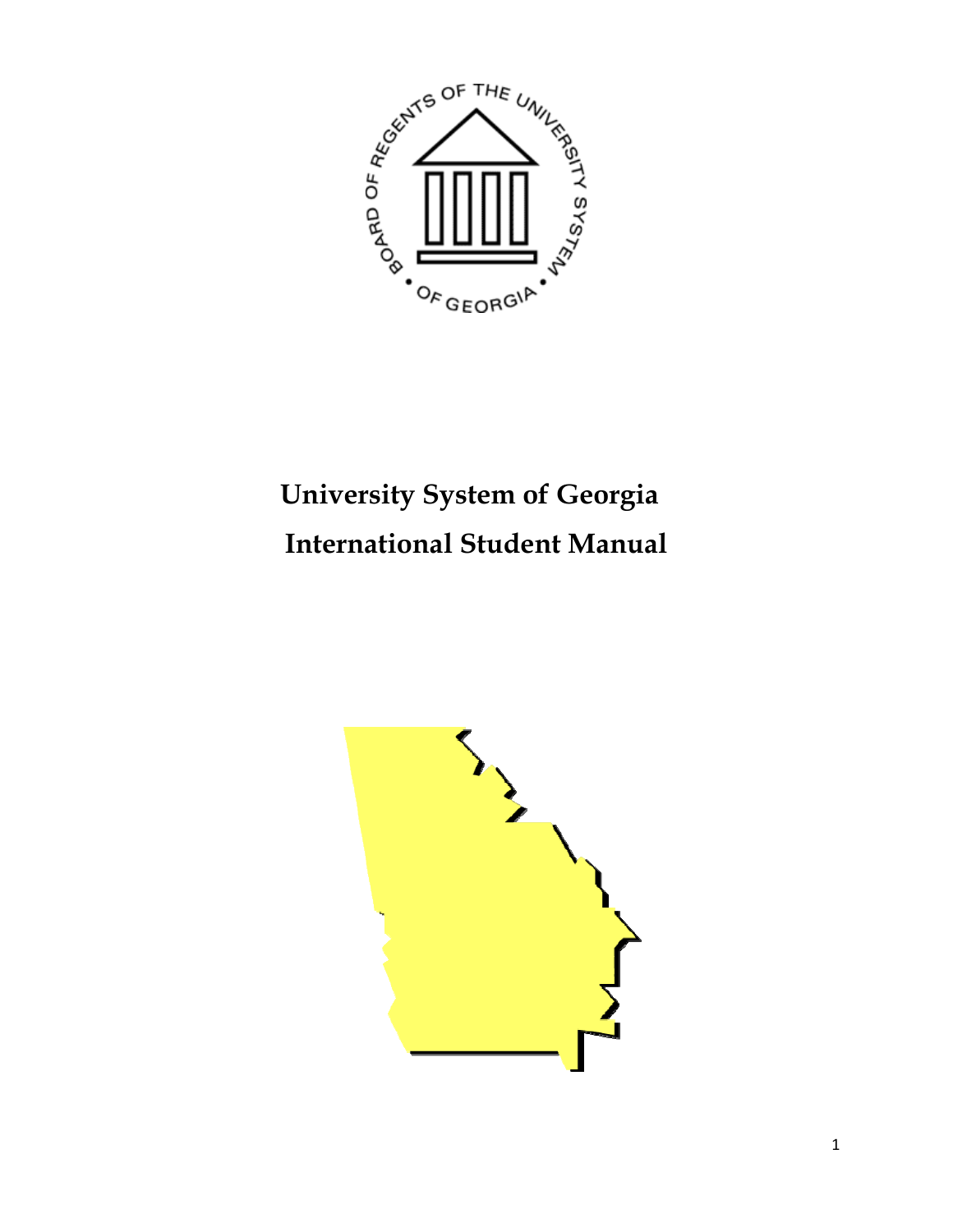## **Welcome to Georgia!**

The University System of Georgia welcomes international students. This manual was created by the University System's Committee on International Students & Scholars to provide general information that will be helpful prior to and after arriving at your institution. This manual should be used as a general guide for topics ranging from immigration to housing to social life. However, for specific information about your institution, community, or personal circumstance, please contact the International Student Advisor at your school.

## **Table of Contents**

| IV. You have met your advisors and prepared for classes. What do you<br>do now? (Student ID cards, Social Security Numbers, Driver's License)7 |
|------------------------------------------------------------------------------------------------------------------------------------------------|
|                                                                                                                                                |
|                                                                                                                                                |
|                                                                                                                                                |
|                                                                                                                                                |
|                                                                                                                                                |
|                                                                                                                                                |
| XI. Practical Tips on Life in the US (Phones, Internet, Banking)22                                                                             |
|                                                                                                                                                |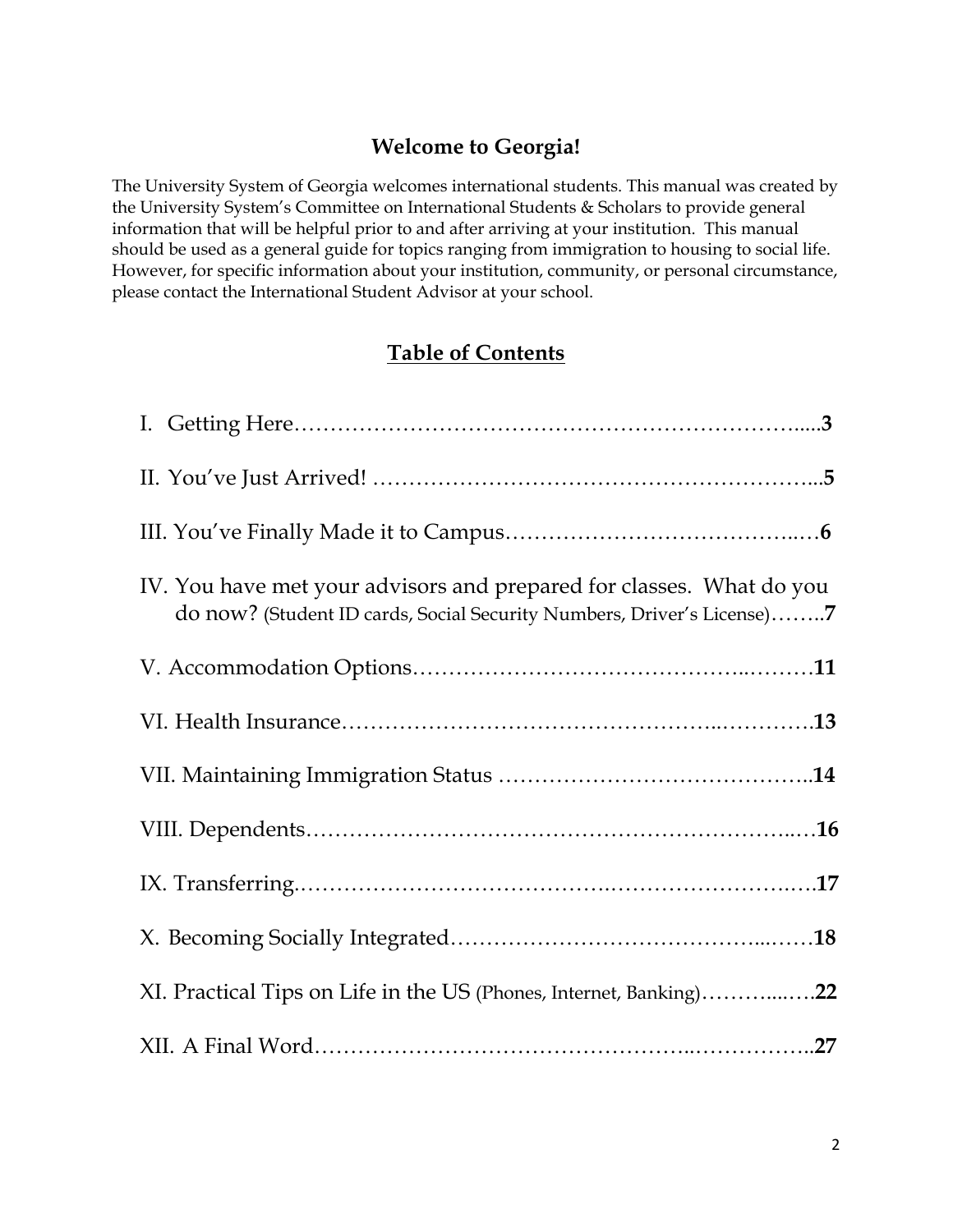## **I. Getting Here**

## **Before you arrive:**

- After acceptance, your new school will issue and send you an immigration document.
	- o **F-1** visa students will receive an **I-20** form. The I-20 is issued by the Designated School Official (**DSO**). The DSO handles matters pertaining to "F" visa holders.
	- o **J-1** visa students will receive a **DS-2019** form. The DS-2019 is issued by the Responsible Officer (**RO**). The RO handles matters pertaining to "J" visa holders.
- You must pay the I-901 SEVIS fee upon receiving your I-20 or DS-2019. You can pay online at: [https://www.fmjfee.com/i901fee/.](https://www.fmjfee.com/i901fee/) After paying the fee, print the receipt and take it with you to the visa appointment.
- You will need to schedule an appointment at a US Embassy/Consulate to be interviewed for a visa.
	- o Check the website of the [US Embassy/Consulate](http://www.usembassy.gov/) nearest to you to find out how to schedule an appointment. Appointment wait times vary and can be as long as 3 months.
- You will need to bring the following items to the interview:
	- o Signed I-20 or DS-2019
	- o Acceptance letter from your college/university
	- o Financial documentation
	- o Valid passport and another form of picture identification

Please keep in mind that it is always better to bring more than less to the interview, so if you have any other documents that might be useful, bring them. Also, be sure to check the website of the US Embassy/Consulate that you will visit to make sure of any specific requirements for that Embassy. You can also find information about required documents at

[http://travel.state.gov/visa/temp/types/types\\_1268.html.](http://travel.state.gov/visa/temp/types/types_1268.html)

• During the interview, it is natural to be nervous, but try to relax. Remember that the officer's main concern is your intention to study in the US and your intention to return to your home country upon completion of your studies. Be as open and honest as you can while remembering that you are applying for a nonimmigrant student visa and not a work visa.

## **I-20 / DS-2019 Travel Dates:**

- After receiving your F-1 or J-1visa from the embassy, you should confirm all of your travel arrangements. **Students on these types of visas are eligible to enter the US up to 30 days BEFORE the "program start date" on your I-20 or DS-2019.** You can find the program dates on the first page of your I-20 or DS-2019, on the left-hand side.
- It may take the full 30 days time in the US in order to set up housing accommodations and to become familiar with your new surroundings and school.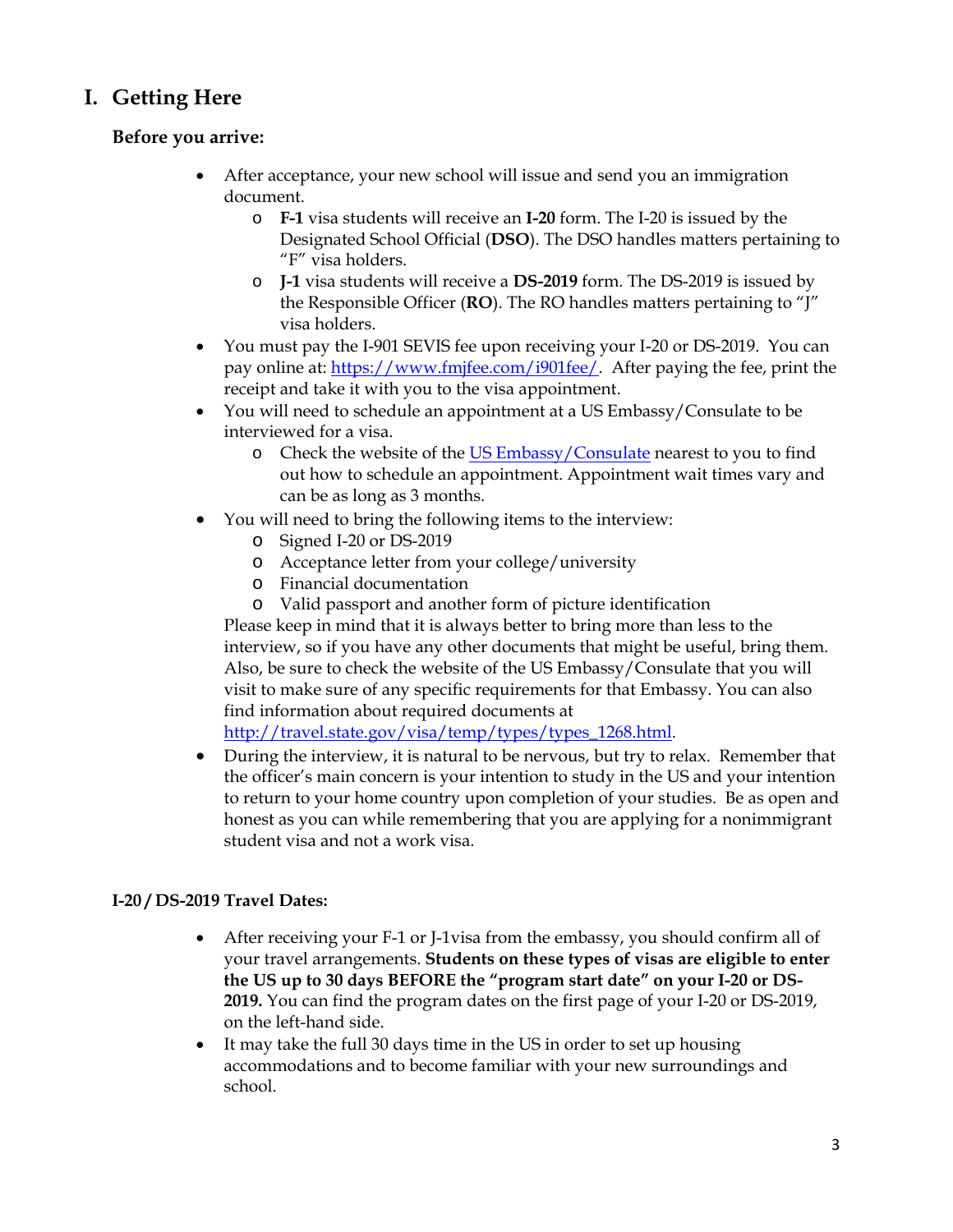## **What Documents Should I carry with me to the United States?**

- When traveling to the US, it is very important to have the following documents with you at all times (NOT in checked luggage):
	- o Your signed I-20 or DS-2019
	- o Passport with F or J visa
	- o Other forms of identification
	- o Acceptance letter from your school. The immigration officer may not ask for it, but it is a good idea to carry it anyway.
- En route to the US, you will be asked to complete information on the **I-94 Arrival and Departure Record ("I-94 card")**. It is very important to complete this form accurately. **Your name should be written exactly as it is on your passport (spelling, spacing must be consistent)**. Your date of birth should be listed in the "day/month/year" format, which is different from how it is listed on the I-20 or DS-2019. If known, list the address where you will actually reside in the US (residence hall room or apartment). If you do not know your new permanent address at this time, you can provide the general university or college address.
- Once you arrive at the US Port of Entry, the Immigration Officer will staple the I-94 card into your passport. This document is very important and will be needed in the future, so be sure that it does not get lost.

## **Who can help me with pre-arrival information?**

- Usually, the Designated School Official (DSO) for F-1 students or Responsible Officer (RO) for J-1 students will help with any questions prior to your arrival. These may be staff in the Admissions Office or an International Education Office.
- You may also seek help from an **[Education USA Center](http://educationusa.state.gov/)** in your country. Advisors at these centers offer services for students wanting to study in the United States.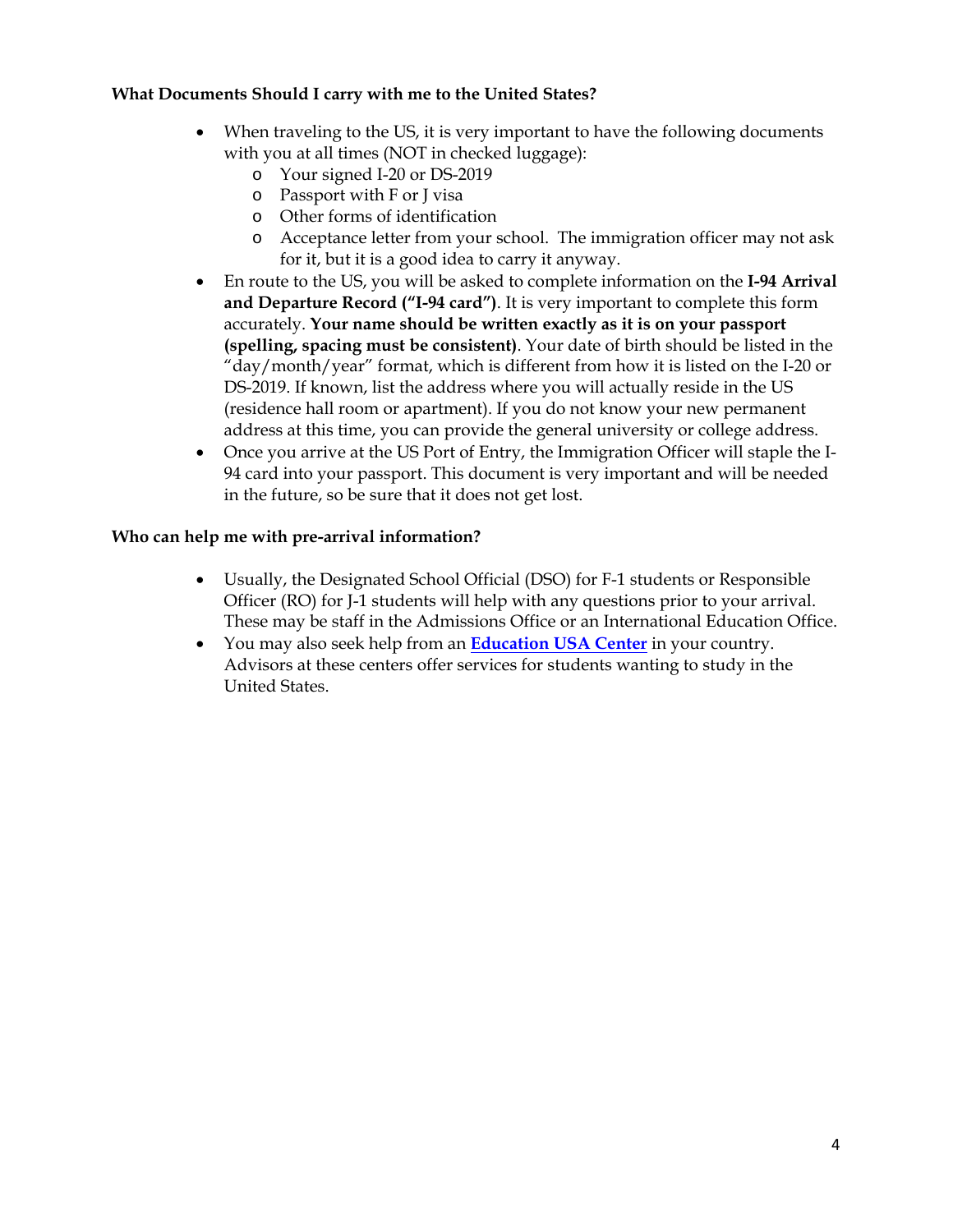## **II. You've just arrived in Georgia!**

## **Public Transport/Shuttle Options**

- After arriving at the airport, the next step is to find transportation to your new school. There are several options you may take: taxi cab at the airport, limousine (hired to pick you up prior to your departure), public bus, MARTA (Atlanta's mass transit system), or an airport shuttle (pre-arranged like the limousine).
- Please keep in mind that not all options are available for all schools in GA. Some schools may even have a "pick-up" schedule and will be able to meet you at the airport. Ask the International Student Advisor at your new school if this service is available.
- If you are using a limousine service or the airport shuttle it is recommended that you arrange a ride before arriving at the airport. Since you will likely be travelling with a lot of luggage, public transportation may prove to be quite a cumbersome experience and it is easy to get lost.

## **A Temporary Place to Stay**

- You may not have a permanent living arrangement immediately available upon arrival, so it is important to have a place to stay on a temporary basis arranged before arrival in the US. Some suggestions include:
	- o Hotel: This is the most obvious option for a few nights before moving into your more permanent place in the US. It is recommended to do an online search in the area of the school before your arrival and reserve a room for yourself for the amount of time needed.
	- o Dormitory: Not all schools will have a temporary dormitory option, but some do. Please contact your school to find out if this option is available for temporary stay.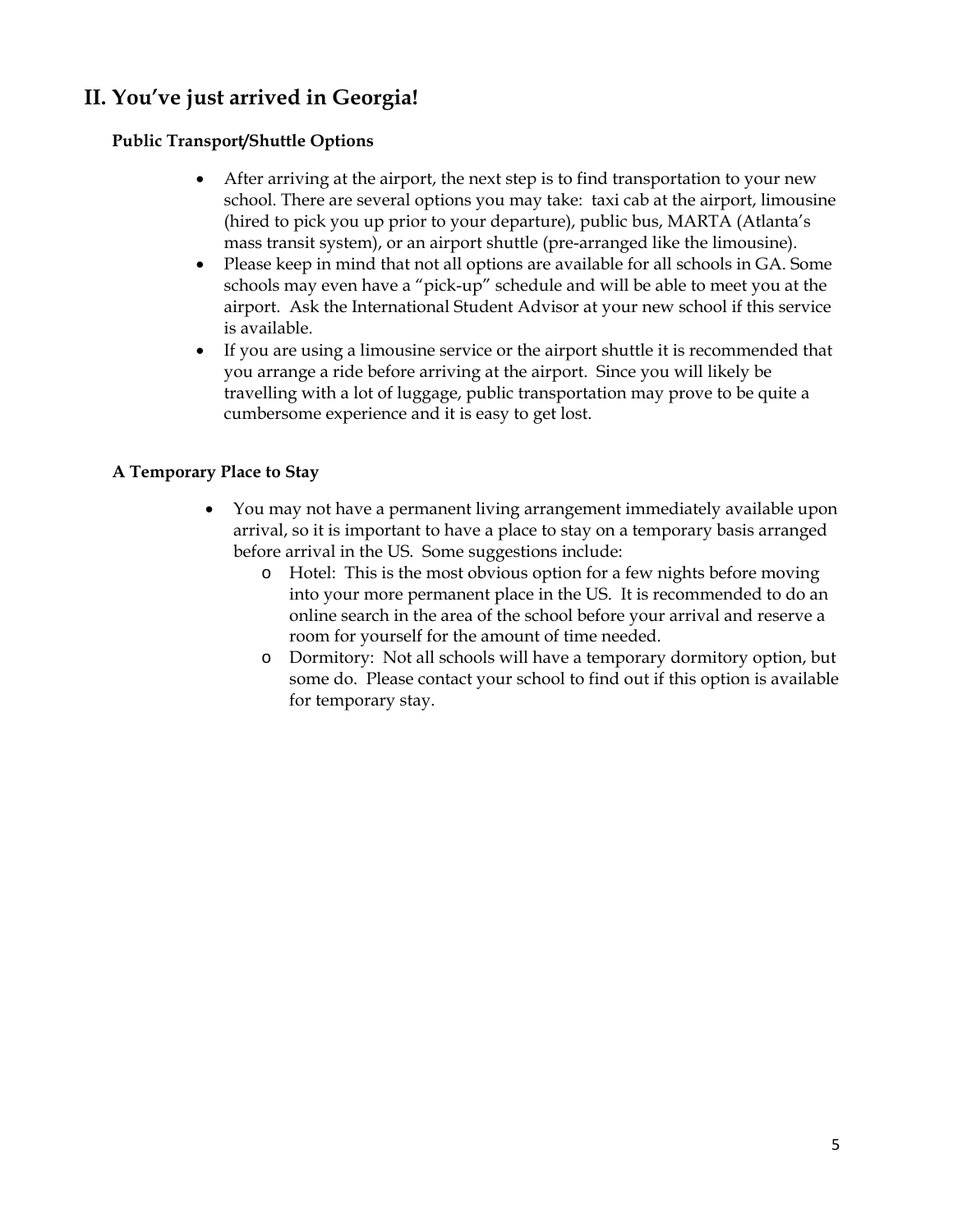## **III. You've finally made it to your campus. Now what do you do?**

## **Get to know your International Office Staff**

- One of the first things to do after arrival is to visit your school's International Admissions Office or International Center! This is very important as it lets advisors know that you have arrived without problems. **If there is an orientation for international students or new students in general, you will need to attend.**
- When you visit the office of your International Student Advisor, you should bring your passport with I-94 card and I-20 or DS-2019 with you. The office will need copies of those documents to certify in your file that you arrived to the US and to register you in the SEVIS immigration database.
- Your International Student Advisor is available to answer questions regarding your immigration status and often can assist with other questions about getting settled into the US.
- Please remember to keep your advisor(s) well-updated on matters of immigration. International Student Advisors are responsible for reporting your F or J visa status to the US Department of Homeland Security; therefore, it is important to notify advisors of any change or situation regarding immigration status.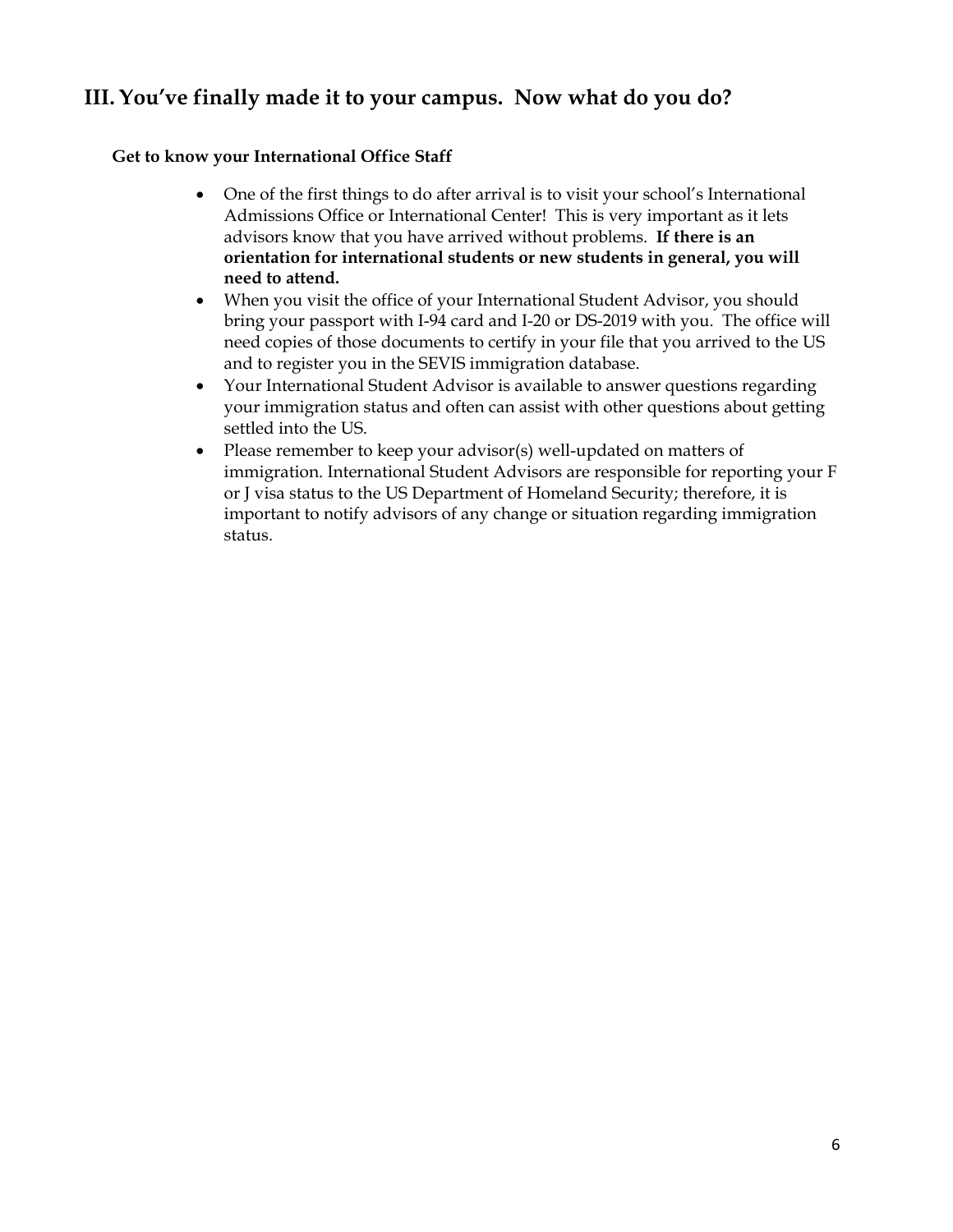## **IV. You have met your advisors and prepared for classes. What do you do now?**

Once you have met your advisors, gone through orientation, and prepared for classes, there may be extra steps you will want to take in order to make life easier in the United States. For instance, if you would like to work on campus or if you would like to drive, you may need additional documents. The next section will explain how to obtain documents that will make your stay easier.

## **Obtaining Identity Cards in the US & How to Use Them**

## **Student Identification Card**

• This is probably the first identity card you will receive once you are on your school's campus. Your school's Identification Card is your official university identification document. It will most likely be used as your on-campus debit card as well as your library card (in most cases). Generally, your card will be accepted in on-campus dining facilities, book stores, vending machines, etc. The card normally bears a student's name, student identification number, photograph, bar code, and magnetic stripe. Your student identification number is usually used only for school purposes and cannot be used in place of a Social Security Number or for any other business outside of the university.

On most campuses, new international students are able to get their student ID cards after they have registered for classes and checked in with the International Office.

## **Social Security Number**

• A **Social Security Number** is a US government identification number. It is not necessary for international students to have a social security number, unless authorized for employment on or off campus. International students who will be employed in the US will need to apply for a number. There is no charge to apply for a Social Security Number.

## **When should I apply for a Social Security Number?**

- You should apply for a Social Security Number once you have secured authorized employment. You must wait 10 working days after arriving in the US before you may apply for a Social Security Number.
- You are not required to have a Social Security Number before you start working. While you wait for your Social Security Number, your employer can use a letter from the Social Security office stating that you have applied for a number.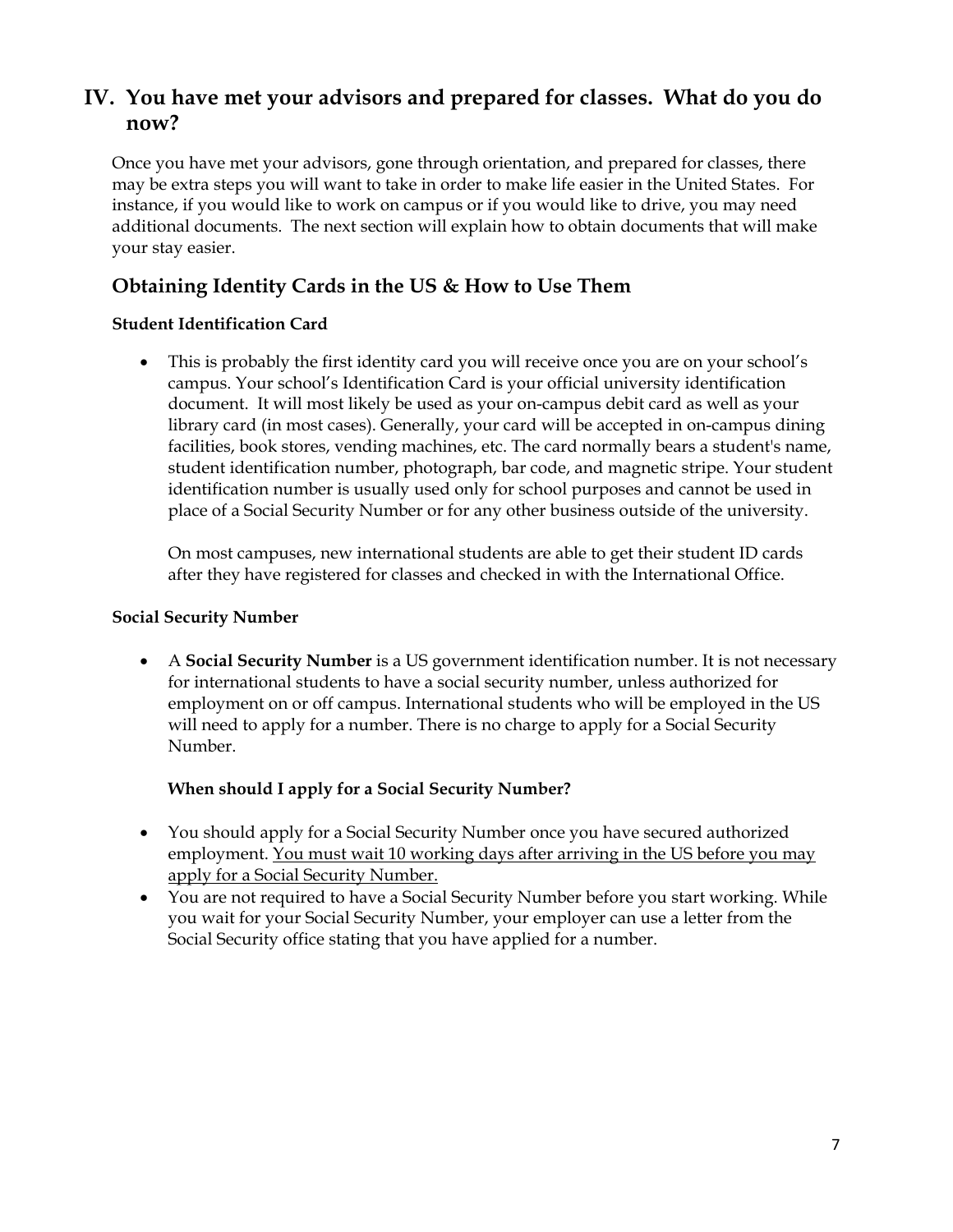## **What do I need in order to apply for a Social Security Number?**

- **F-1 student visa holders** need the following documentation in order to apply for a Social Security Card:
	- Passport,
	- I-94 card (a small white card stapled in your passport),
	- $\bullet$  I-20 form,
	- A letter from your employer stating that you have received an offer of employment,
	- An authorization letter from the International Office, the International Student Advisor, or the Designated School Official on your campus.
- **J-1 student visa holders** need the following documentation in order to apply for a Social Security Card:
	- Passport,
	- I-94 card (a small white card stapled in your passport),
	- DS-2019 form,
	- Sponsor letter authorizing employment. The sponsor is written in #2 of the DS-2019 form and the J-1 would ask for assistance from the sponsor's RO.
- The online Social Security Number application form [\(Form SS-5\)](http://www.ssa.gov/pubs/10002.html) is available at [http://www.ssa.gov/pubs/10002.html.](http://www.ssa.gov/pubs/10002.html)

## **Where do I apply for a Social Security Number?**

You must apply in person at a local Social Security Administration office. You can find your local Social Security office by going to <https://secure.ssa.gov/apps6z/FOLO/fo001.jsp>

Most of the Social Security offices' operating hours are 8:30 AM - 3:30 PM, from Monday - Friday.

You can contact the Social Security Administration at this toll-free number: 1-800- 772- 1213

## **PLEASE NOTE: THE SOCIAL SECURITY CARD WILL BE MAILED TO YOU IN APPROXIMATELY 2 - 6 WEEKS AT THE ADDRESS THAT YOU PUT ON THE APPLICATION.**

## **Driver's License: What is it and where do I get it?**

You must have a driver's license to operate a motor vehicle in the United States. Your international driver's license authorizes you to drive in the US, but local laws and driving procedures may be very different from those in your home country. You may wish to obtain a Georgia driver's license.

A driver's license can be obtained from the Georgia Department of Driver Services (DDS) [http://www.dds.ga.gov](http://www.dds.ga.gov/).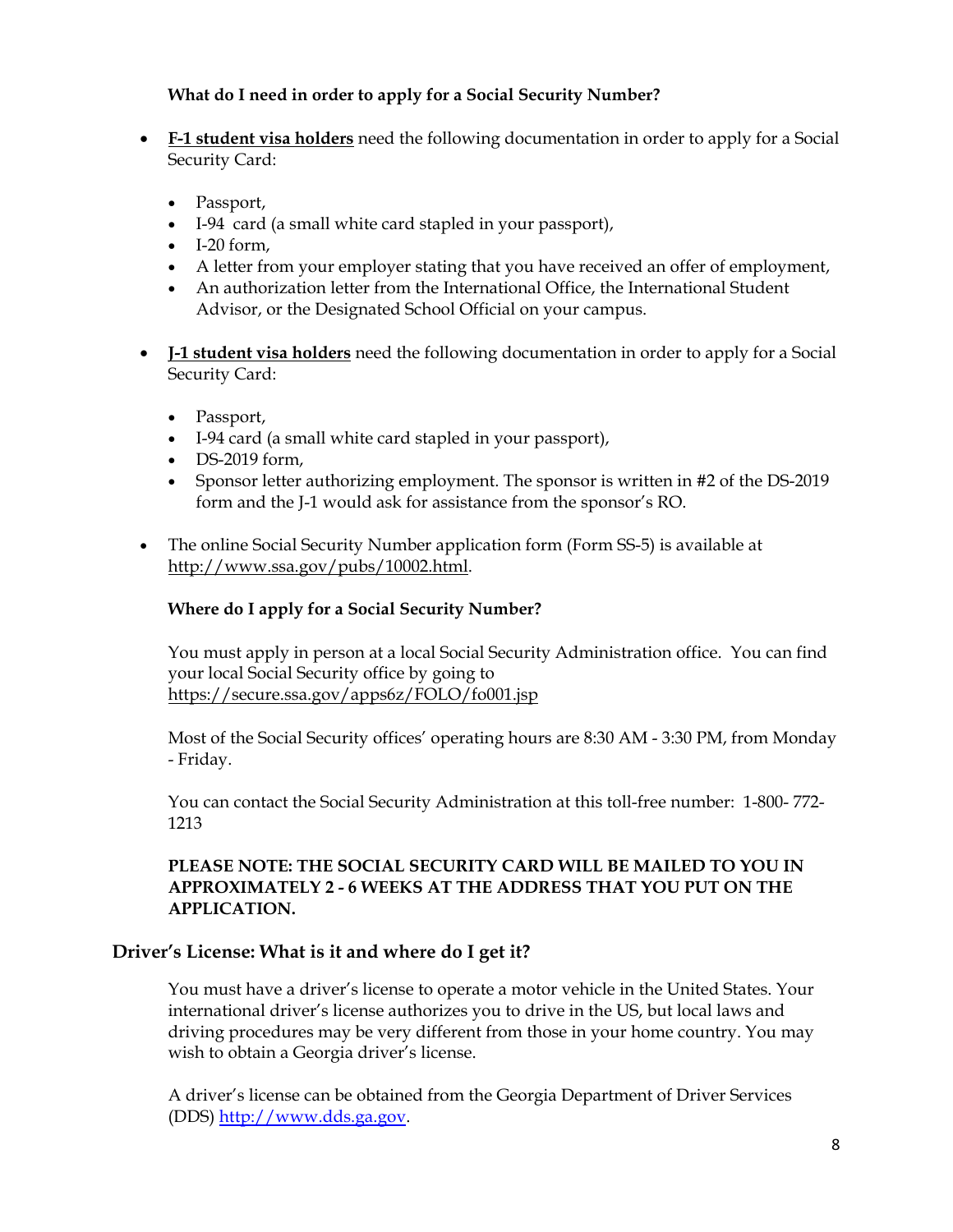## • **Fees and Proof of Identification**

To apply for a driver's license there is a small fee (~\$20). You must also show the following as proof of identification:

- Proof of residence (utility bill, bank statement, residence hall contract, etc.)
- Passport
- I-20 form or DS-2019 form
- I-94 form
- Fee for license issuance
- Social Security Number. If you do not have a social security number, you will have to obtain a Form SSA-L676 'SSN CARD DENIAL NOTICE' from a local SSA office before visiting a DDS Customer Service Center to apply for a driver's license. You may contact the SSA at (800) 772-1213 or [http://www.ssa.gov](http://www.ssa.gov/) to find the SSA office nearest you. After obtaining the form, bring it to the Customer Service Center when you apply for your driver's license or identification card.

## • **Immigration Status Verification**

The Department of Drivers Services (DDS) is required by US federal law to check the validity of your immigration status in a Department of Homeland Security (DHS) verification system known as SAVE. If you are new to the US, you should wait 10 days after entering the US and be sure your SEVIS record has been activated before applying for the license to ensure your information has been uploaded to the SAVE system. If your information matches up successfully in the SAVE database, DDS staff can proceed with your application.

Sometimes there are problems with the verification process in SAVE. If SAVE does not verify your identity on the first check, you will be asked to leave and return in 5 days. DDS should provide you with a case number, and you can phone a DHS help line: 1- 888-464-4218. You will need your case number and immigration documents on hand when you call.

## • **Validity Period of License**

The expiration date of your new license will match the end date of your I-20 or DS-2019 form (not to exceed a validity period of 3 years). If you are currently pursuing postcompletion Optional Practical Training, the expiration date will match the end date of your OPT as listed on your EAD card.

## **Georgia State Identification Card**

If you do not plan to obtain a driver's license, you may apply for a Georgia State Identification Card for an additional identification document. This card has the exact same information as a driver's license. In order to get a state ID, you need to show the same proof of identification and residency as you would to get a driver's license. The cost of a state ID is \$20 and is valid for the length of time you are authorized to stay in the US as noted on your I-20 or DS-2019. State IDs and driver's licenses serve as an official form of ID in the US, and they are helpful to have when wanting to open a bank account or conduct other personal business matters.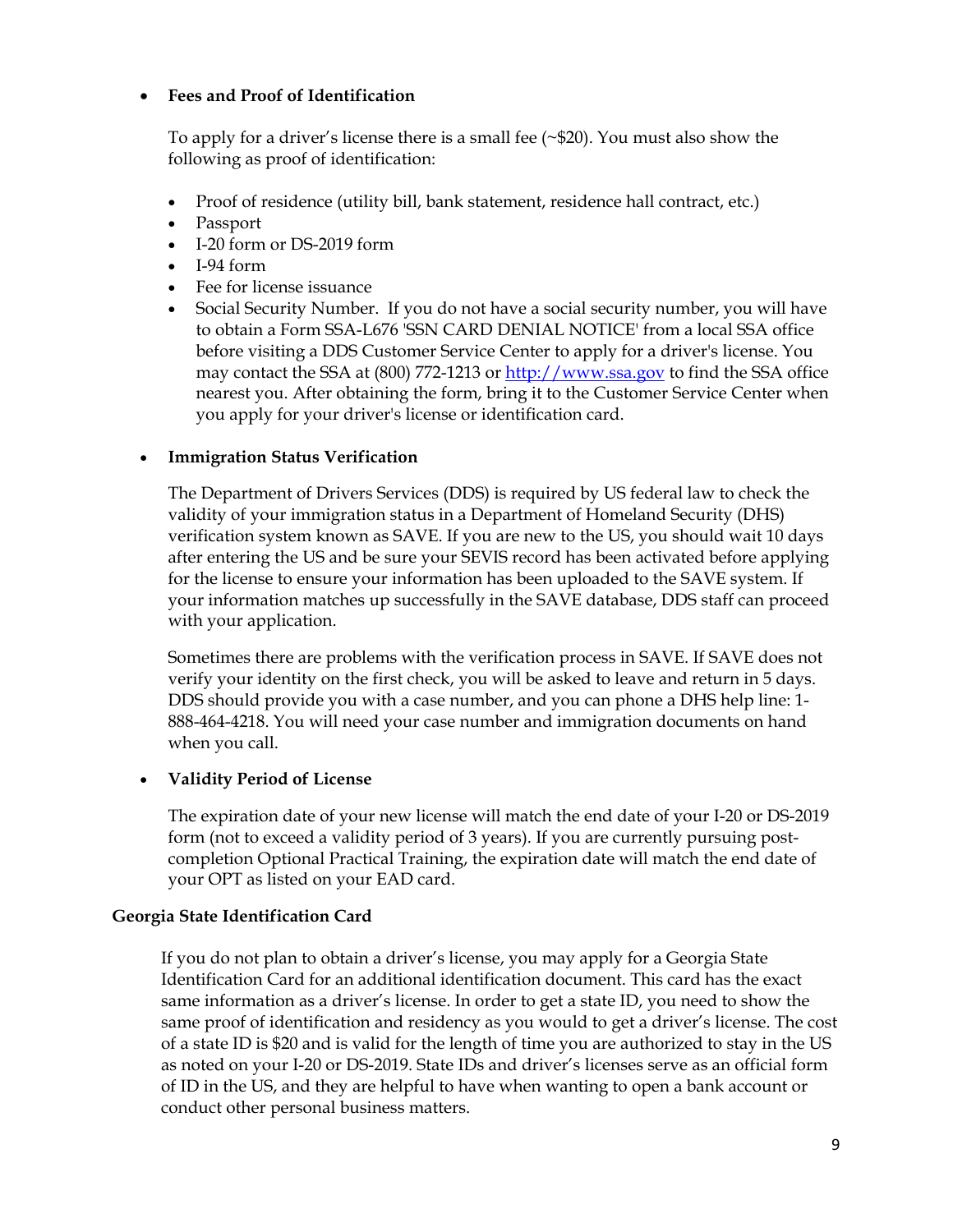## **Driving in Georgia**

### **Liability Insurance**

In order to operate a car in the US, you need to have car insurance.

Georgia requires all drivers to have liability insurance; however, if you limit your coverage to this type of insurance, only the car of the other party with whom you might be involved in an accident is insured. It does not cover the damage to your own car. Collision insurance protects your car in case of collision with another car, and comprehensive insurance covers losses caused by storms, thieves, etc. Please let your insurance company advise you on what coverage is best for your vehicle and situation. There are many car insurance companies, and you should shop around to get the best rates. To get a better insurance rate, it is helpful to have a Georgia driver's license rather than one from your home country. To learn more about car insurance, please visit [http://www.carinsurance.com](http://www.carinsurance.com/). To find a local insurance provider, you may use [http://www.yellowpages.com.](http://www.yellowpages.com/)

All drivers are responsible for knowing the driving regulations of the State of Georgia. You can review all driving rules in Georgia by downloading the current Driver's Manual, which is available online at<http://www.dds.ga.gov/drivers>.

### **Traffic Violations**

If you break the law and are spotted by the police, the police officer will indicate that you need to pull over by turning on a siren and by flashing the car's blue lights. As soon as you can do so safely, pull over to the right side of the road without impeding the flow of traffic or turn into a parking lot. Park the car, **but do not get out.** Roll down the window when the officer approaches, and be courteous, even if you are angry or puzzled about why you were pulled over.

You will need to provide the officer with your driver's license, proof of auto insurance, and the car's registration card. If you are issued a ticket, you will probably be subject to a fine, and you may be required to appear in traffic court. If you are issued a warning, you will not need to appear in court or pay a fine, and you should thank the officer for only issuing you a warning.

### **Traffic Accidents**

If you are involved in an accident involving another car, call the police immediately (Dial **911**) and alert them that an ambulance is needed if you or other passengers are injured. It is best to avoid a confrontation with the other driver, so it might be a good idea to avoid speaking to the driver until the police officer arrives.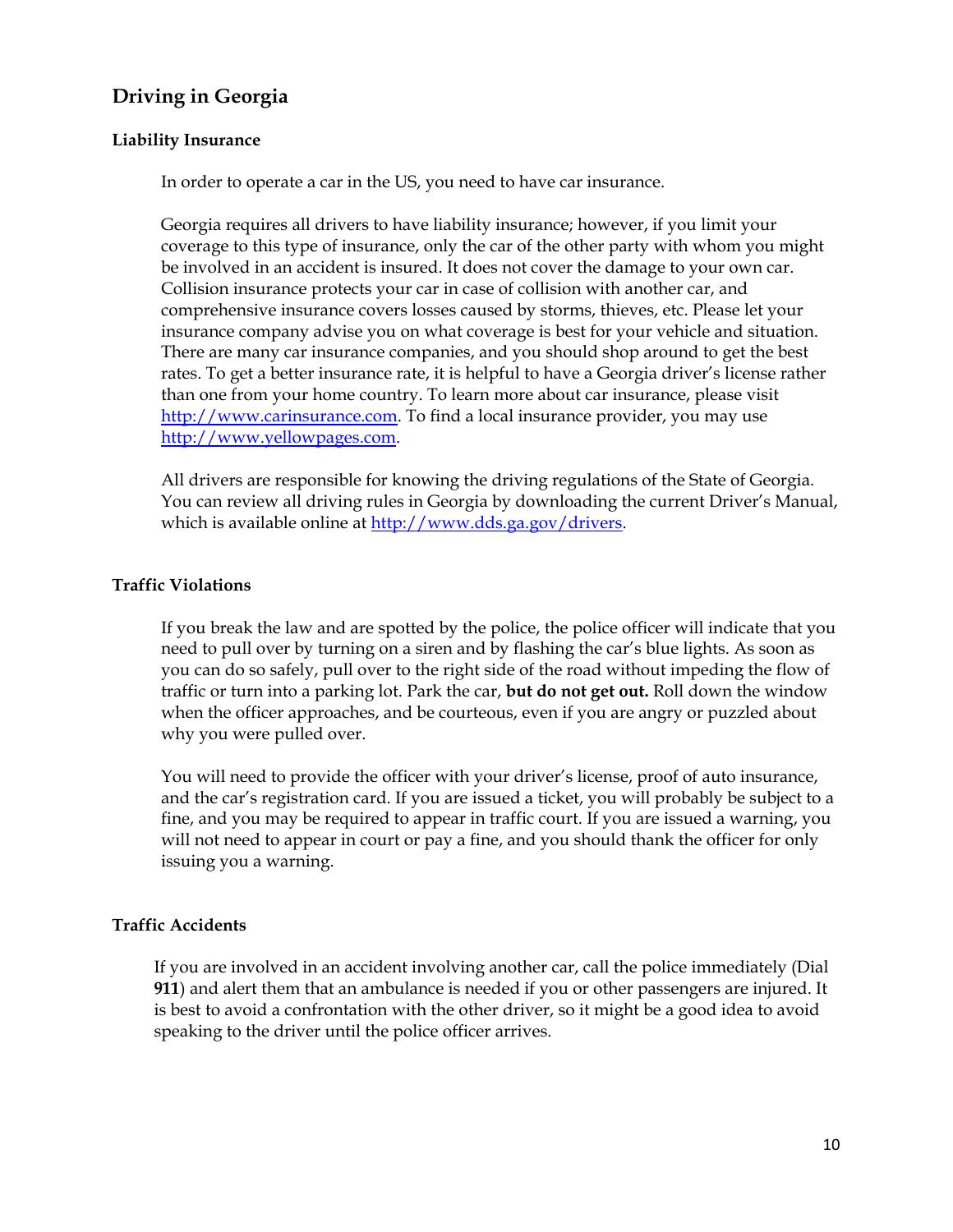## **V. Long-Term Accommodation Options**

## *A. On-Campus Housing*

The University System of Georgia oversees both four-year institutions and two-year institutions. Most four-year institutions have on-campus housing. Two-year institutions tend to have private off-campus housing near the campus.

On-campus housing can vary from school to school. Some universities have both traditional residence halls (dormitories) and modern student apartments. Most of the time, students will share some living space with roommates or housemates if living on campus. This is a great way to meet new people and get involved on campus. Private rooms are often available in the residence halls at a higher rate.

In order to live on campus you will need to apply for campus housing. Forms should be available at the "housing" or "residence life" portion of the university's website. The international office at your school may also be able to provide you with a housing application.

Schools with on-campus housing also have dining centers, and you may be required to purchase a "meal-plan" in advance if you are living on campus. Check with the "housing" or "dining" office at your school to see the different meal plans that are available.

One final note about on-campus housing is that utilities are usually included in the estimate for each type of housing. Therefore, you will usually not need to pay a separate bill for water, gas, electricity, etc.

## *B. Apartments and Renting in General*

Although living on-campus can help students to get involved, some students prefer to live off-campus for a variety of reasons. Some may find it cheaper to live offcampus, and others would just prefer a different atmosphere. Should you decide to live off-campus you will need to know how to find housing.

Local newspapers will usually having listings for housing in your area. These are often accessible online; the housing section of the newspaper is listed under a portion called "classifieds." You may also contact a real estate agent for listings. Bulletin-boards and the campus' student activities center may have postings for students looking for roommates.

If you decide to live off-campus, there are several questions that you should consider before signing a contract. The following are just a few:

- Is there a housing deposit that I must pay? If so, how much is it?
- When does the contract expire?
- Is the apartment or house furnished?
- What utilities must I pay?
- What is the proximity of the apartment/house to the school?
- Is public transportation available between the apartment and the school?
- May I sub-lease the apartment or house during the summer months?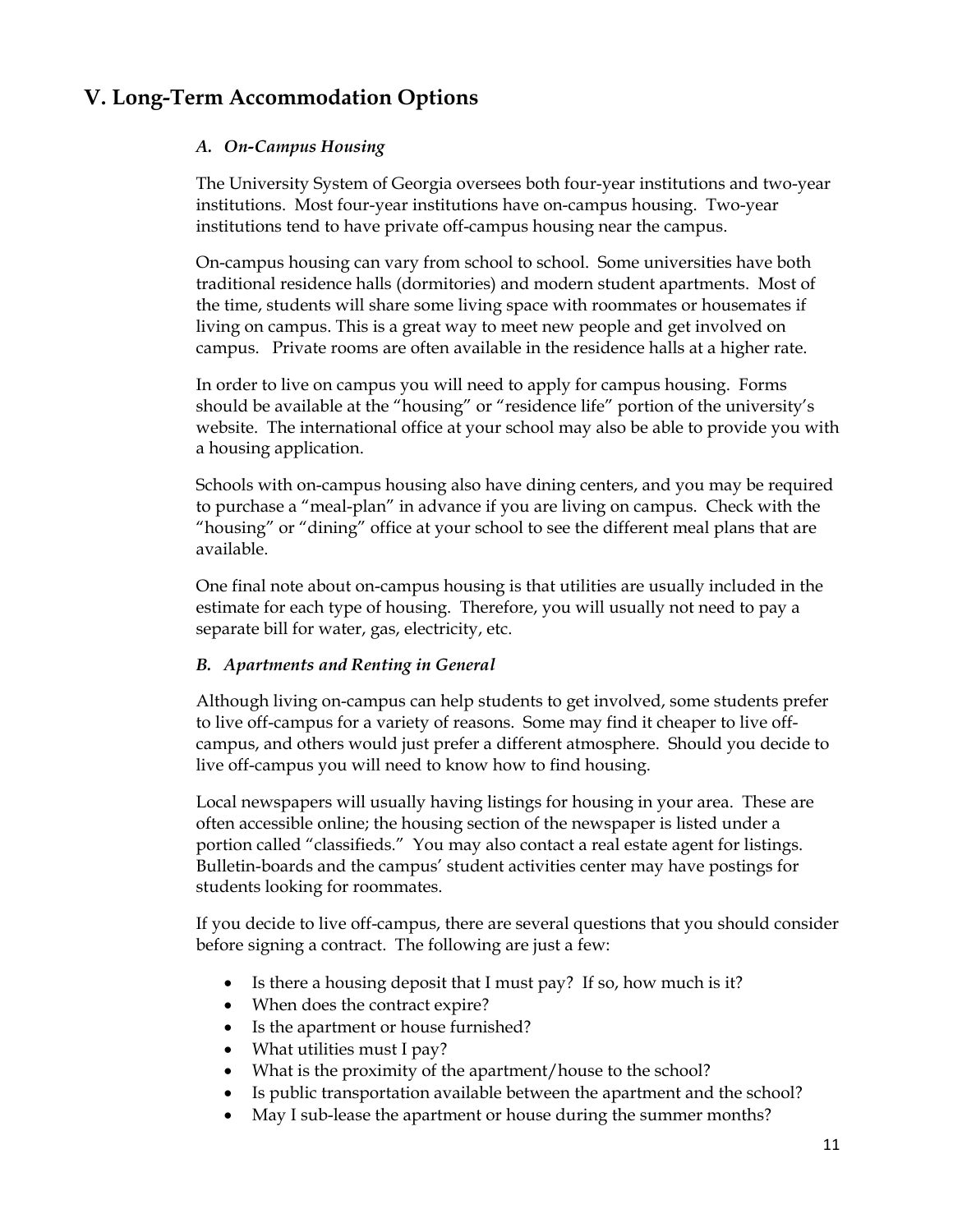### *C. Staying with Relatives or Friends*

Some students have family or close friends that live within a reasonable proximity to the school in which they are matriculated. Staying with family or friends while in school in the US may be a logical way to save money; however, students should make sure that the person with whom he or she will be living lives close enough to the school to make this housing arrangement feasible. Distances in the United States are large, and you will most likely need a car if you choose this option.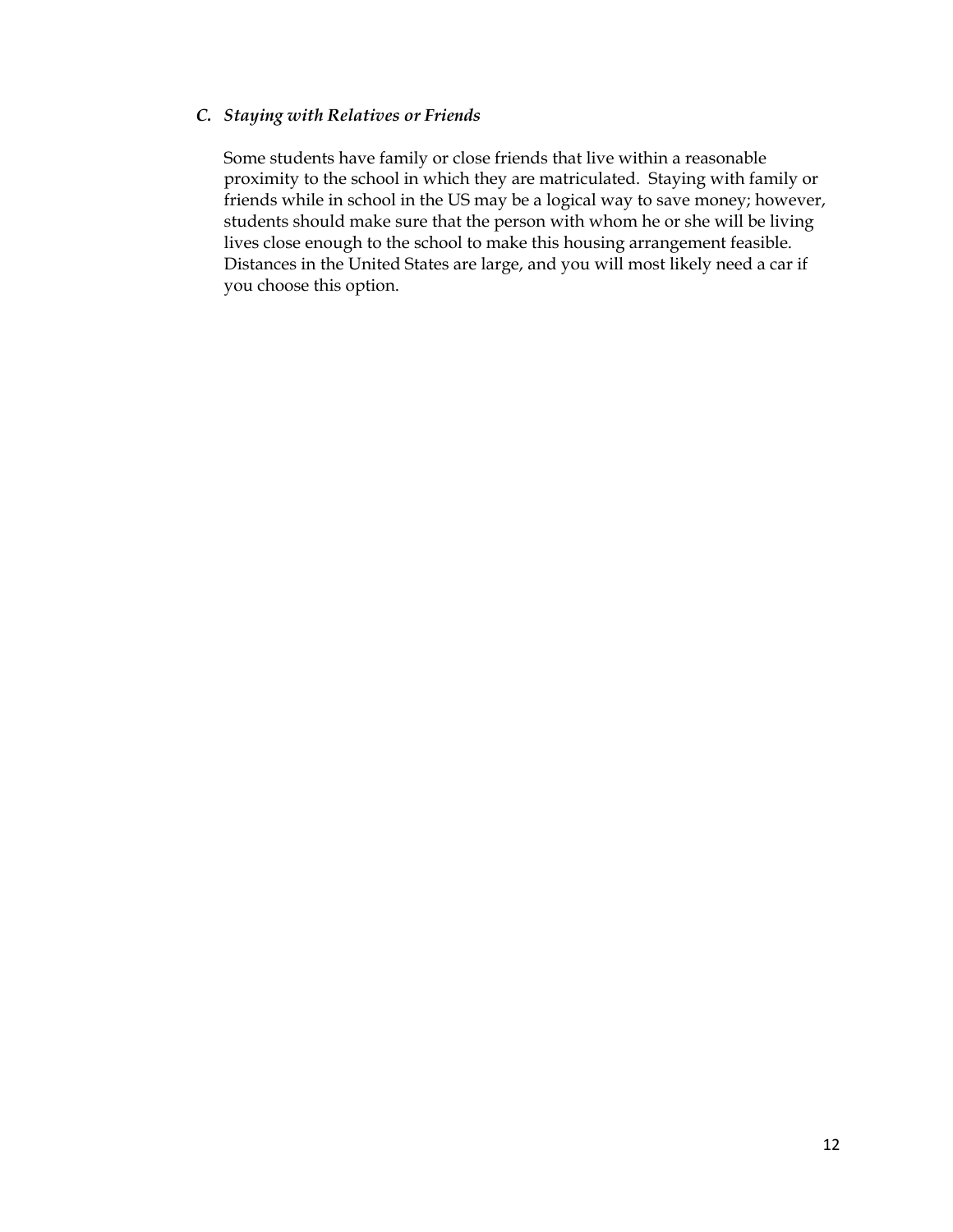## **VI. Health Insurance**

## *A. The Necessity of Health Insurance*

Unlike many countries, the US does not have a universal healthcare system. Even minor injuries can result in costs totaling thousands of dollars. For this reason, it is customary for anyone living in the US to purchase health insurance, which pays for a portion of expenses incurred in the event of an illness or injury.

## *B. Mandatory Health Insurance*

According to regulations set out by the University System of Georgia, which meet the minimum US government standards, **all international students (on a student visa) must have medical insurance during the time that they will be studying and visiting the US.** The University System of Georgia contracts with a health insurance agency that provides coverage for all international students and scholars.

Generally, students pay for this mandatory insurance upon arrival. The medical insurance fees are usually assessed each semester and are paid with tuition and fees. The cost changes from year to year, and should be published in pre-arrival information provided by your institution.

Certain students may request an exemption to the USG health insurance if an organization or government provides insurance for them while overseas. Examples of programs qualifying for exemption are ISEP, IREX, and Fulbright. Students with non-governmental private insurance from their home countries usually do not qualify for the exemption. If you feel that you qualify, please contact the International Student Advisor at your school for instructions on how to request an exemption.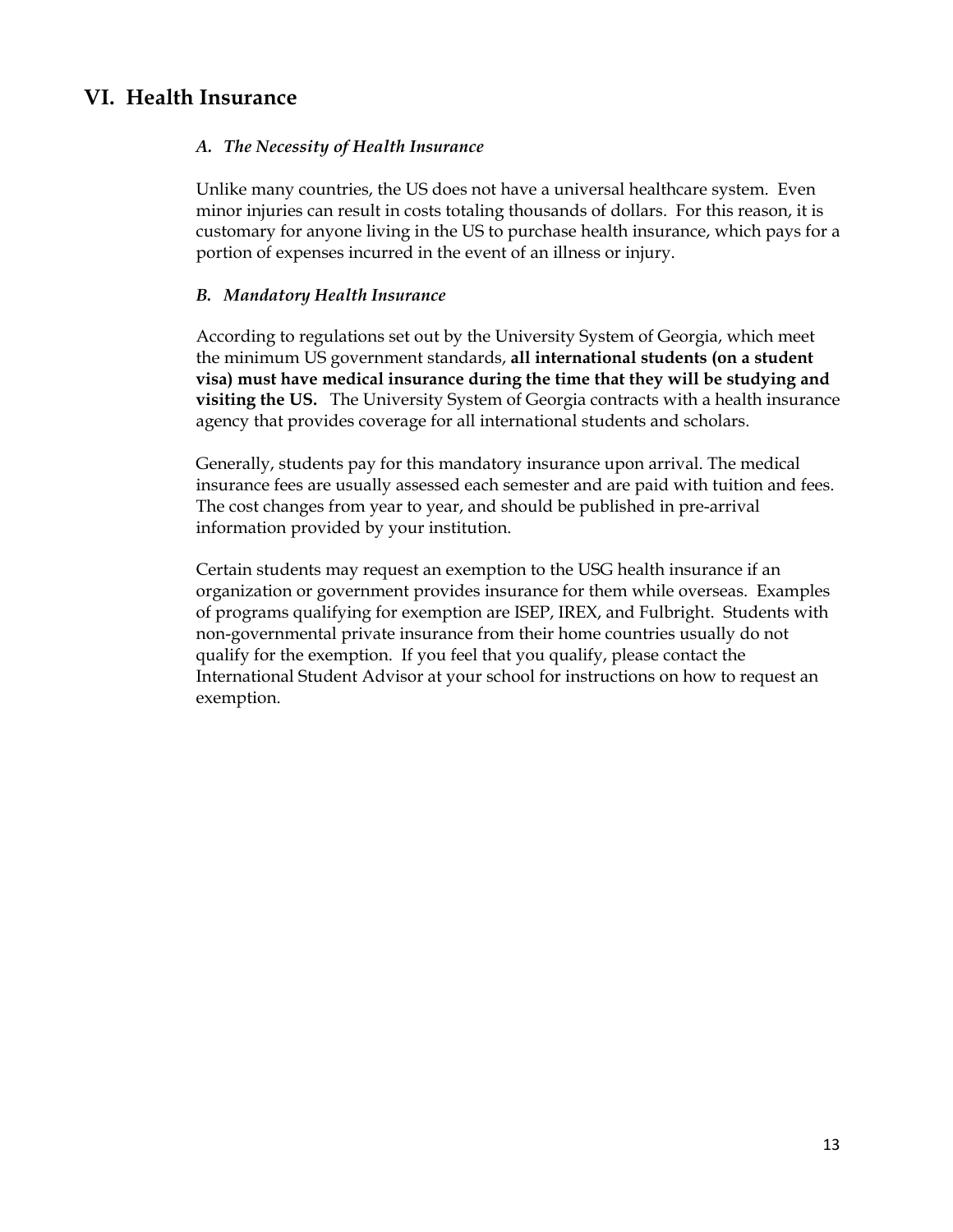## **VII. Maintaining Immigration Status**

## *A. Responsibilities of the student*

- It is your responsibility to maintain proper F-1 or J-1 student status while studying in the US. To maintain your status, you MUST do the following:
	- 1. Report to the university stated on your I-20 or DS-2019.
	- 2. Be enrolled **full-time** during the academic year (fall and spring semesters, or the determination of your program of study). If summer is your first term of enrollment, then you must be enrolled full-time for that first summer term as well. USCIS allows only **one online class per semester** that can be counted toward full-time enrollment.
	- 3. If you wish to audit a course please see your DSO to discuss your eligibility.
	- 4. Make normal progress toward completing a course of study.
	- 5. Not participate in unauthorized employment. Both F-1 and J-1 students must have special authorization to work off-campus and must speak to their DSO or RO to find out the proper procedures.
	- 6. Always have a valid I-20 or DS-2019. File for a program extension within a timely fashion or change of level accordingly and have the proper I-20/DS-2019 at all times.
	- 7. Notify immigration advisor of changes in address within 10 days.
- Always discuss ANY questions you may have about maintaining your status with your International Student Advisor.
- Do not rely on what you may hear from other international students for immigration advice. USCIS rules change often and your friends' situation may be very different from yours. ALWAYS SPEAK WITH YOUR ADVISOR FIRST.

## *B. Proper travel practices*

• **You mus**t **have a valid travel signature on your I-20 or DS-2019** for travel outside of the United States by your DSO or RO (International Student Advisor) BEFORE you leave on your trip. The endorsement certifies to the immigration officer that you are maintaining lawful status and is crucial when re-entering the US.

## *C. Employment*

## **On-Campus Employment**

- You must maintain your immigration status in order to pursue employment.
- F-1 students are permitted to work on-campus for **up to 20 hours a week while school is in session and full-time during school breaks**. F-1 students should check with their International Student Advisor about employment procedures on their campus.
- J-1 students need employment authorization from their program sponsor to work on campus.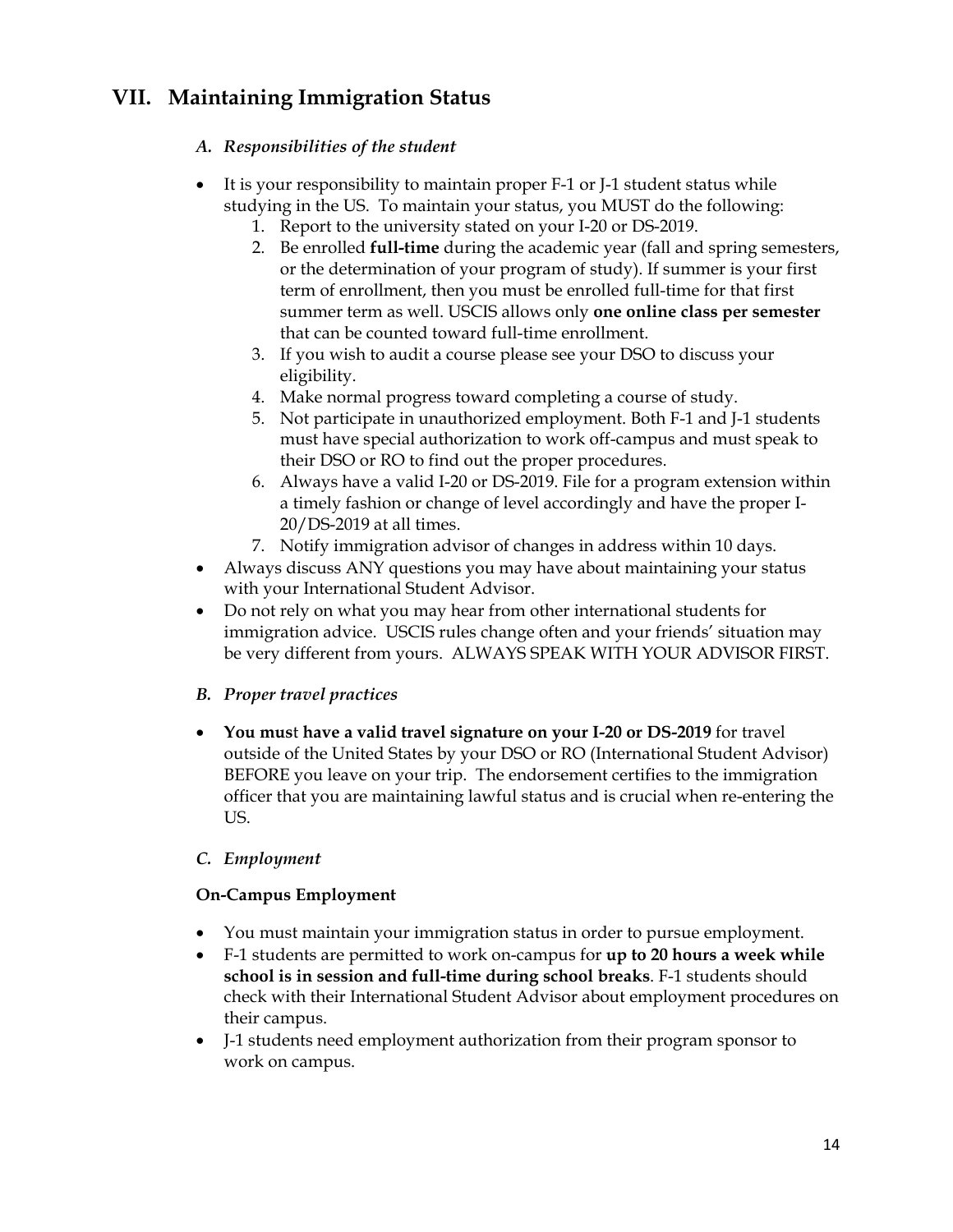## **Off-Campus Employment for F-1 Students:**

• **Eligibility:** F-1 students that have been enrolled for **at least one academic year** (9 months) are eligible for Optional Practical Training & Curricular Practical Training.

## • **Optional Practical Training (OPT)**

F-1 students have the opportunity to obtain up to 12 months of practical experience in their field of study either during their program of study (precompletion OPT) or after their program of study (post-completion OPT). Students must get a recommendation from the DSO and apply to US Citizenship & Immigration Services (USCIS) to obtain a work permit for OPT. The application process can take 2 to 3 months. Students pursuing post-completion OPT in STEM fields of study (sciences, technology, engineering, and mathematics) can apply for a 17-month extension of OPT.

## • **Curricular Practical Training (CPT)**

F-1 students can be authorized to work off campus through an internship or cooperative education program that is an integral part of the established curriculum. Students who have received one year or more of *full-time* CPT are ineligible for Optional Practical Training.

## **Off-Campus Employment for J-1 students:**

## • **Academic Training**

J-1 students have the opportunity to gain work experience related to their field of study either during or after their academic program. The length of time that J-1 students can be authorized for training depends on the type and length of the program. Speak to your RO or International Student Advisor about the requirements for this type of training.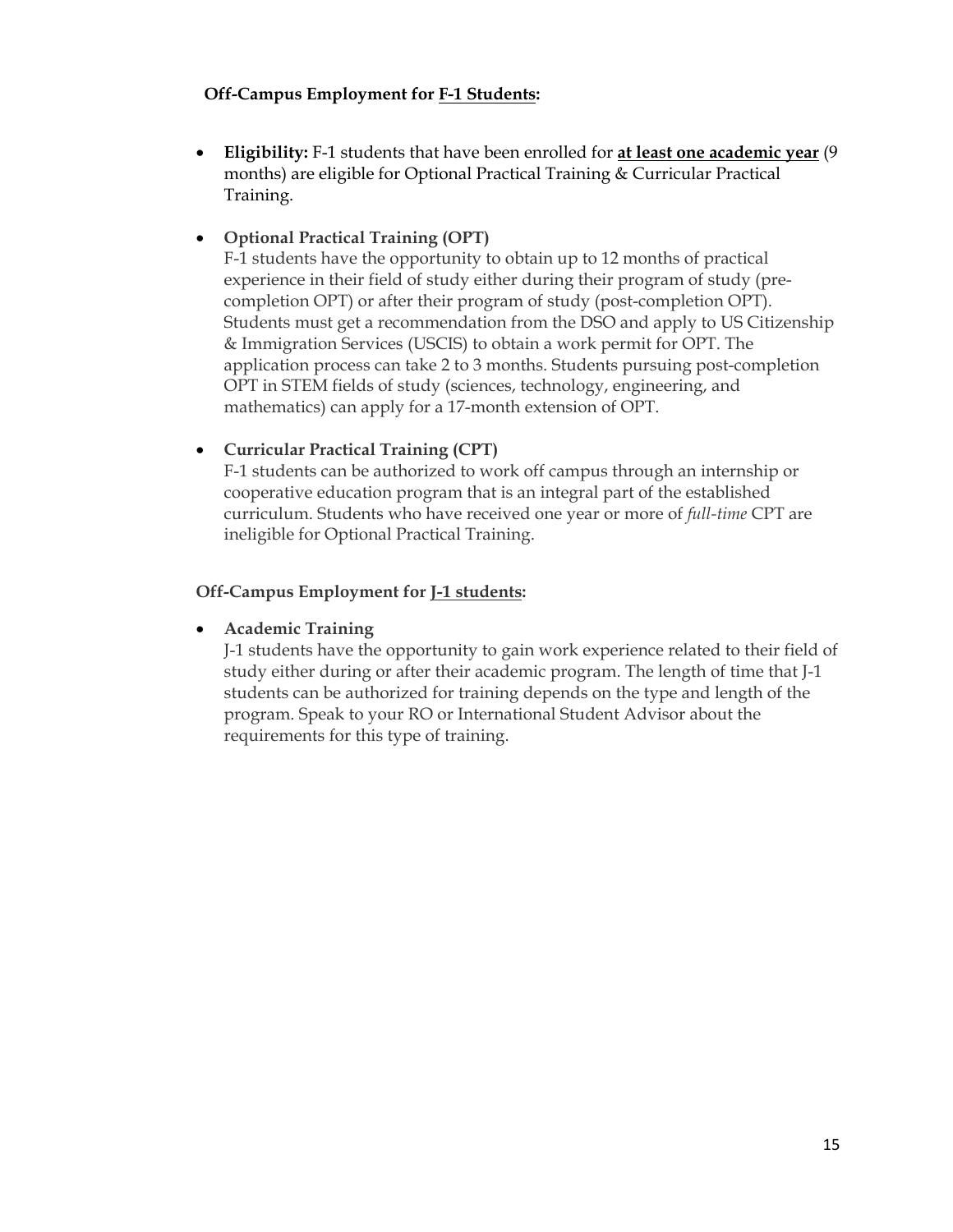## **VIII. Dependents**

## **F-1 / J-1 Dependents**

Dependents (spouse or unmarried children under 21 years of age) are welcome to join primary F1s and J1s in the US. They will need to have the appropriate documentation to apply for an F2 or J2 visa. This documentation will need to be provided by the institution stated on your immigration document.

In order to obtain an I-20 or DS-2019 form for your dependent(s), you must request it from your International Student Advisor. You will need to provide verification that you have the funds necessary to support their living expenses in the US. Once your school issues an I-20 or DS-2019 form for each of your dependents, you will need to mail the forms to them. They can then use this form and required documentation to apply for an F-2 or J-2 visa at the embassy.

## **Obtaining F-2 / J-2 visas and entering the US**

An F-1or J-1 student's spouse and children must apply for F-2/J-2 visas at a US consulate. Each applicant must present the consular officer with a dependent Form I-20 or DS-2019 and other documents that may be required to demonstrate eligibility for F-2/J-2 status, such as proof of relationship to the F-1/J-1 student and a proof of financial support. The consular officer will check the SEVIS information in the consular database, and if the visa application is approved, Form I-20 or DS-2019 is returned to the dependent, for use in applying for admission to the United States. When the family members arrive at the port of entry, they present their F-2/J-2visas and the Form I-20 or DS-2019 to the immigration inspector. Upon admitting an F-2 /J-2 dependent to the US, the inspector issues a Form I-94, showing the date and place of entry, F-2 or J-2 classification, and authorization to stay in the US for "duration of status". This means the dependents may remain in the US as long as the F-1 or J-1 student maintains status.

## **Employment by F-2 or J-2 dependents**

According to immigration regulations, individuals in F-2 status may not accept employment or engage in business under any circumstances. A J-2 spouse may apply to US Citizenship & Immigration Services for work authorization.

## **Study by F-2 or J-2 dependents**

F-2 spouses may not engage in full-time study. However, "avocational" or study recreational in nature, such as English-language or other study part-time for "avocational or recreational" purposes is allowed. J-2s are allowed to study in the US, full or part-time.

F-2 children may only engage in full-time study at the K-12 level. To pursue full time study other than an F-2 child's K-12 study, the F-2 must apply for and obtain a change of status.

## **Stay in the US for F-2 /J-2 dependents**

Dependents in F-2 or J-2 status are permitted to stay in the US only to the extent that the F-1 or J-1student is authorized to stay. F-2 or J-2 dependents maintain their status through the F-1 or J-1 principal maintaining his or her status. Like F-1 and J-1 students, F-2 and J-2 dependents are required to keep their passports valid at least 6 months into the future.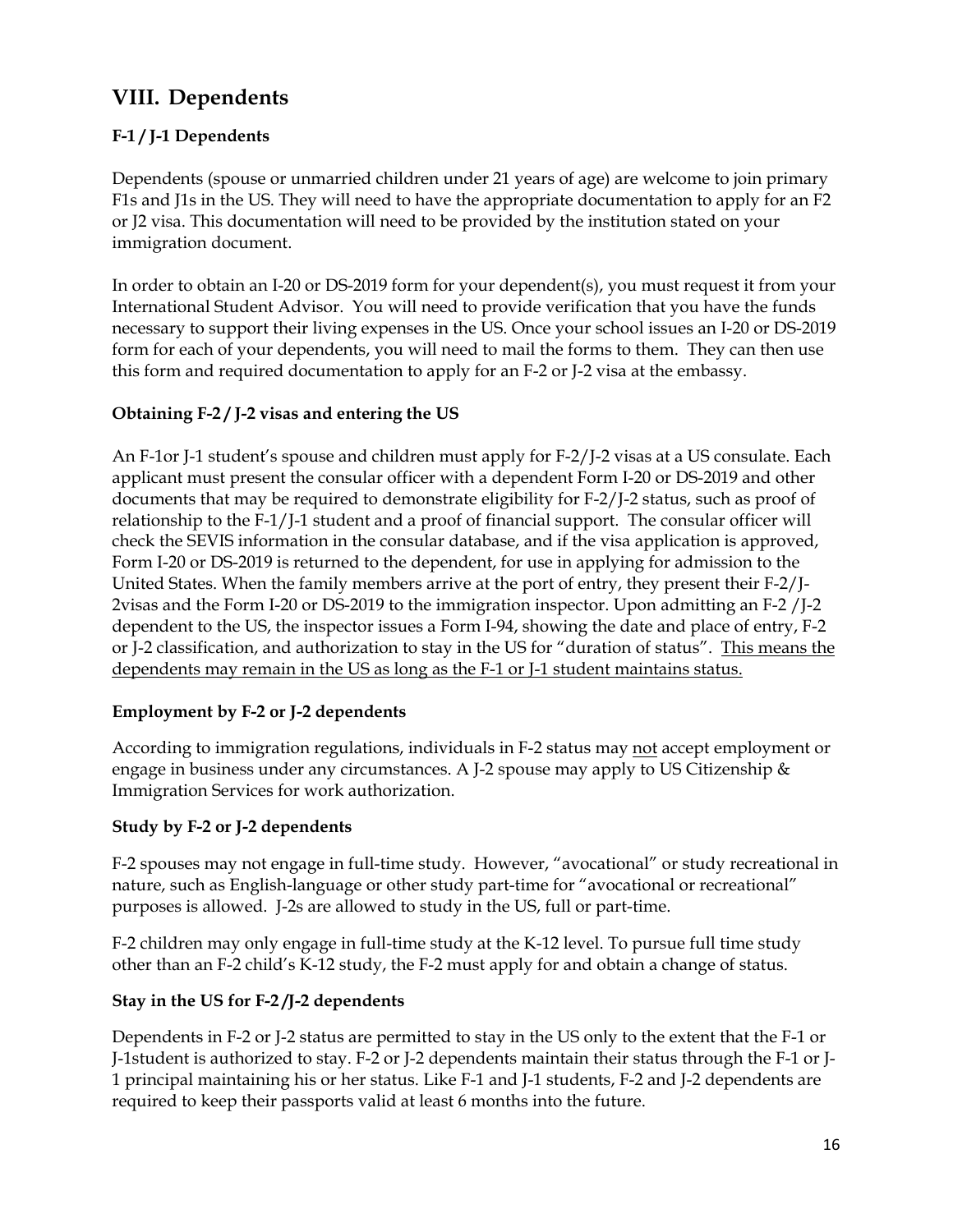## **IX. Transferring From One Institution to Another as an International Student**

## **Eligibility**

An F-1 student is eligible to transfer to another USCIS-approved school, if the student has maintained valid legal status, has carried a full course of study at the school last attended, intends to pursue a full course of study at the new school and is financially able to attend the new school. J-1 students should contact their program sponsors for transfer information.

## **Procedures**

If you are transferring from one school in the United States to a new institution:

- Inform your International Student Advisor at your current school that you intend to transfer to another school and request to have your SEVIS record transferred to the new school.
- Ask your International Student Advisor to sign any Transfer Clearance forms from the new institution.
- Report to the Designated School Officer (DSO) at the new institution within 15 days of the start date listed on your new I-20 to complete the transfer procedure.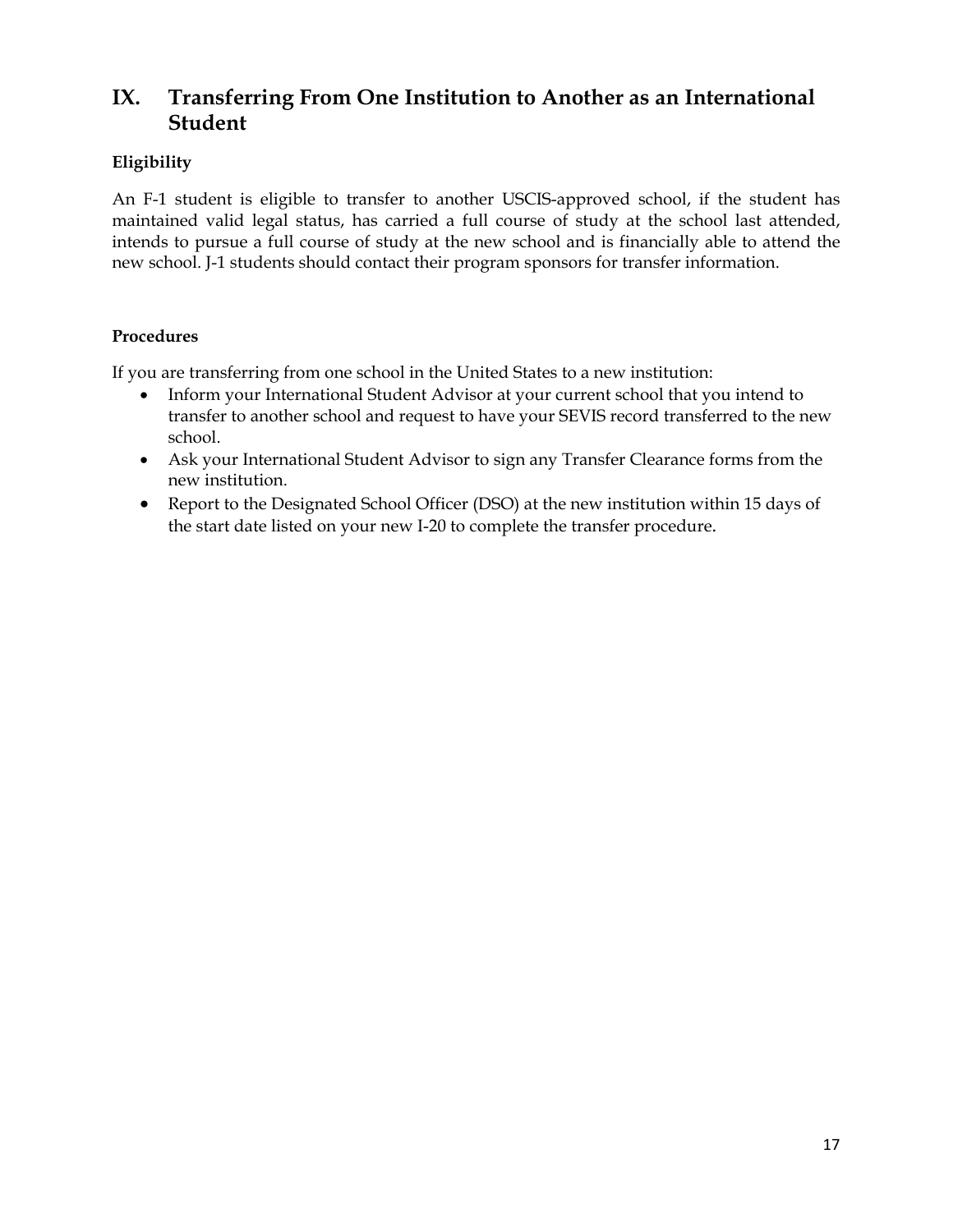## **X. Becoming Socially integrated in the US**

## *A. Getting involved with your school's activities and clubs*

Whether you've decided to enroll at a large school or a small sc**h**ool, you will be able to take advantage of its activities and clubs. Most institutions will have a central office where you can find information about the clubs and activities on campus. Each will call this office something different, but the office's name will usually be self-evident. For example, some schools may call it the "Center for Student Activities" and others may call it "Student Life." Browse around your school's website to find this office and see if there is an activity or organization that interests you!

Additionally, many schools have internationally-focused clubs and groups. Larger schools may have the groups separated by global region and others may simply have one group (e.g. The International Club). Groups and activities may even exist for those who are here on dependent visas as well. Contact your school's International Office or your International Student Advisor for this information.

## *B. US Social Customs*

### **Invitations**

Invitations may be printed, handwritten or in person. Responses can be made in the same manner. Regardless, make every effort to tell your host as soon as possible whether you will be able to attend. It is not rude to decline a first invitation; accept only if you intend to go. If you are going to refuse an invitation, it is enough to say, "Thank you for the invitation, but I will not be able to come." Though not required, it is a nice gesture to bring something for the host such as flowers, drinks or food.

## **Food**

If you are invited for a meal or refreshments and you have special dietary restrictions, it is considered polite to inform your host of those restrictions well in advance, preferably at the time you accept the invitation.

### **Promptness**

Being on time is very important in American society. Schools and classes, plays, concerts, public meetings, weddings, and formal dinners begin as scheduled. It is considered impolite to be even a few minutes late. Family dinners are a little more flexible and informal, but you should still try to be on time. You may attend a cocktail party or reception at any time between the appointed hours.

### **Thanks**

When expressing thanks to a host, for any entertainment or visit, a short letter is sufficient. You might also consider inviting special friends to an event or offering to prepare a meal from your country at their home to thank them.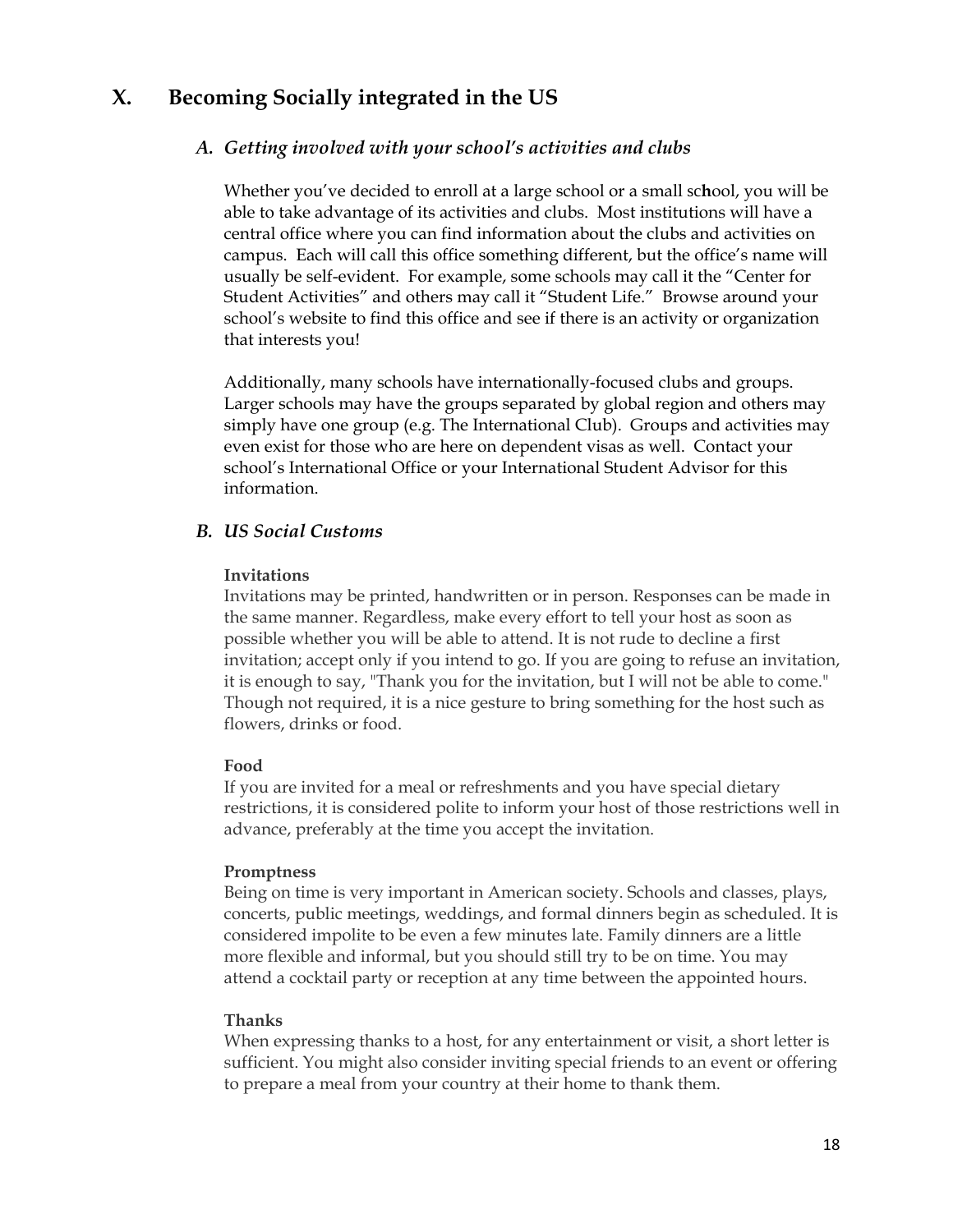### **Eating Out**

A form of entertainment that people in the United States enjoy is "eating out." Family, or one or two friends, might get together to go to a local restaurant for lunch or dinner and conversation, and then return to their homes immediately afterwards. If a friend asks you to "go to dinner" with him/her, you may assume that you will each pay for your own dinner. If he/she asks to "take you to dinner," he/she will pay for both of you.

#### **Bathing and Hygiene**

Most Americans bathe or shower daily and use a deodorant or antiperspirant. Americans, therefore, because they are not accustomed to it, find body odor and perspiration offensive. Some international visitors may want to adjust their bathing and hygiene routine to accommodate the American preference for the time that they are here.

#### **Social Equality**

The American dream is equality for all; unfortunately this dream has not yet been completely achieved. Americans, however, expect that all people respect an individual regardless of occupation, handicap, sex, race, religion, or sexuality. All individuals you meet will expect the same consideration and courtesy, whether they are professors, students, doctors or janitors.

#### **Women**

Women in the United States have an active part in community life. Many women have full time careers outside the home, and in many cases both parents take care of small children and share home chores. Women who hold responsible positions in the work world expect the same professional respect as do men.

#### **Fashion**

The US has been known to be materialistic and superficial which is usually determined by someone's personal fashion and hygiene. The way you dress and conduct yourself leads the people around you to make certain assumptions about you that may not be true. Wearing more revealing clothing may allow someone to think you are more sensual than you may actually be. Also, wearing clothes of a certain fashion may lead people to think you are inapproachable or reserved; albeit, the US emphasizes individuality and encourages people to accentuate their personal style.

### *C. Friendships*

One of the best ways to meet Americans is outside of class in the cafeteria, during break-time, following class, through student organizations and in residence halls. Friendships form around shared interests, work, study and opinions; and by asking them questions about life in the United States, you will understand the culture better as well as establish rapport with someone.

As an international student, it will often be up to you to begin a conversation with those around you. You can tell by the way a person responds whether they would like to continue the conversation. Americans usually appear warm and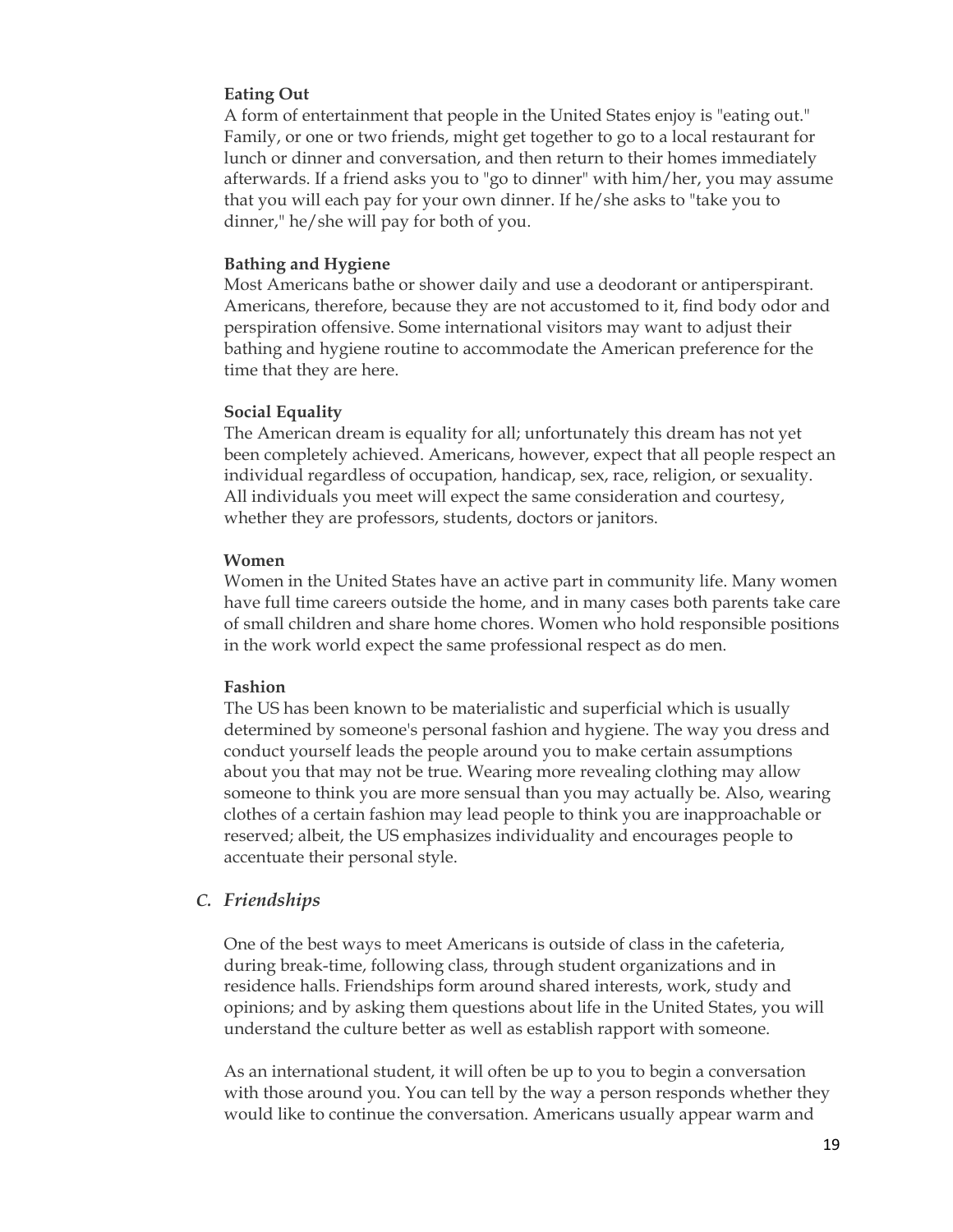open. Friendship patterns are generally casual and informal due to the mobility and quick pace of American life. An American may have a quantity of friendly acquaintances, but only a few "close friends." Among college students, flexibility is valued in friendships.

Try not to feel offended if someone is ignorant of your country – its modernization, politics, even its location! Many Americans you meet may not have had the opportunity to travel outside of their country or, possibly, out of their home state. Remember that both of you are learning about each other's culture, which requires time, patience, dialogue, and exposure.

You are strongly encouraged to speak English when your American friends are around. It may feel more comfortable to speak in your own language, but Americans often feel excluded when you talk in a language they do not understand.

It will be tempting to spend time with people in your own nationality group. They share many of your own problems, concerns and interests, and can provide needed support. However, some international students spend so much time together that their English hardly improves. They form their own group in a foreign environment and do things together which they enjoy back home. It is fine to spend some time with students from your own country, but many students, once they leave the United States, regret that they have learned little and have not made many American friends.

#### *D. Dating*

To "date" someone or to "go on a date" with someone implies that you would like to know the person better, often leading to a romantic relationship. It does not mean that you wish to marry the person or that you have any intention to marry the person. Going to social events together indicates an enjoyment of the other person rather than implying a serious commitment.

For heterosexual relationships, men have traditionally initiated invitations to movies, parties, or other evening events, although it is not uncommon for women to take the initiative. Whoever asks for the "date" should specify what is planned and when. Recognizing that few students have a great deal of money, many people go on "dutch dates" where the cost is shared by both people.

The amount of physical contact between people depends, of course, on the individuals and the amount of affection developed for each other. What happens on a date varies with each individual and each situation. Touching someone may appear to be an invitation to greater intimacy; sometimes it is not. Even though the US is progressing in the acceptance of same-sex relationships, there are many who find it offensive or inappropriate. Showing affection to someone of the same sex is to your own discretion but be attentive of when and where you do it.

If you have any questions about dating or any other American customs, do not hesitate to ask a fellow student or an International Student Advisor. Social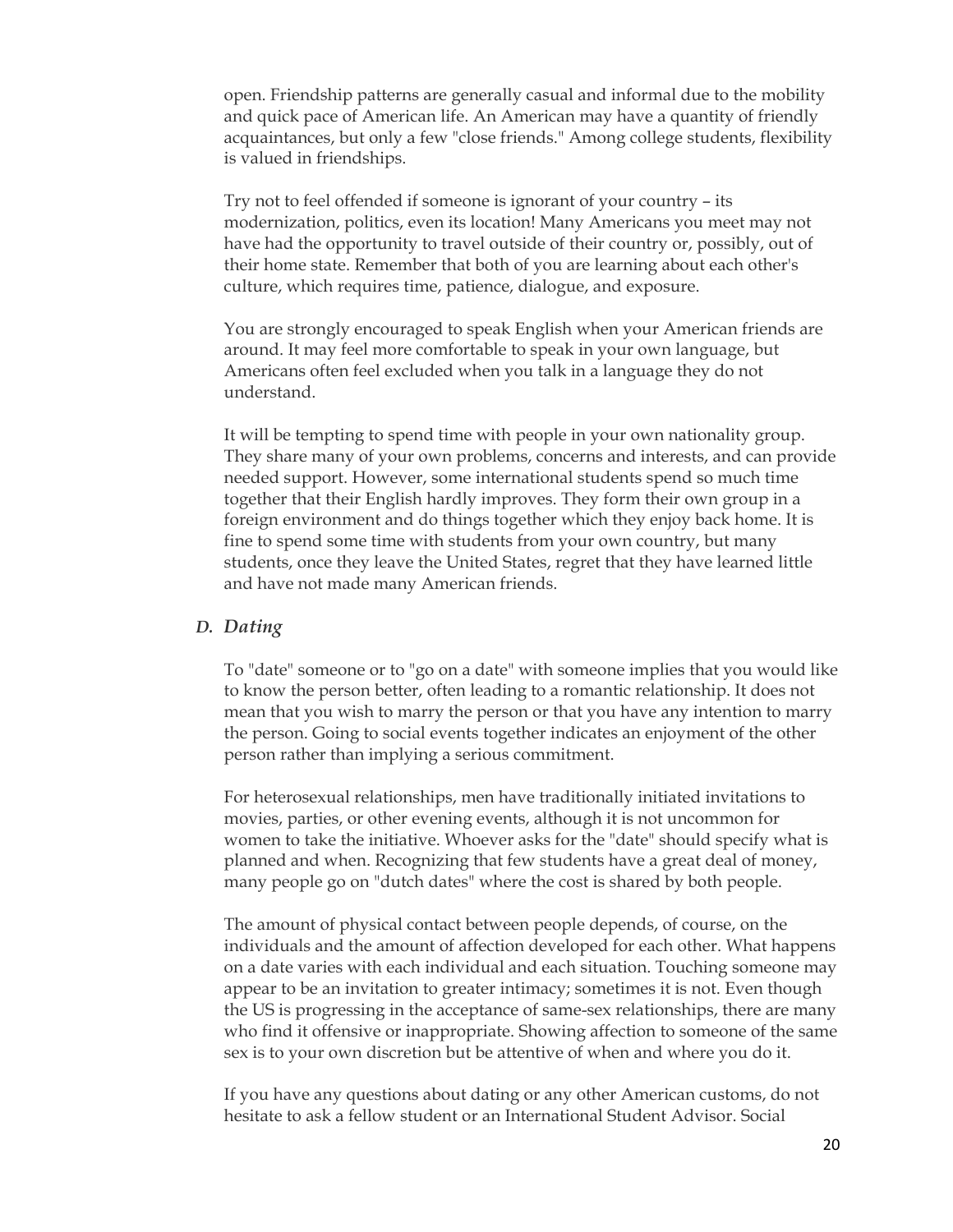customs in the United States are sometimes vague, so it is not unusual to be confused at first.

### *E. Best ways to get around your new environment*

#### **Transportation for Local Travel**

If you are living in Atlanta you may be able to take MARTA, the city's public transportation system. See the following website for detailed information on costs, stops and schedules: [http://www.itsmarta.com](http://www.itsmarta.com/) . Other larger cities in Georgia may also have public transportation. Ask your International Student Advisor for information on this type of transportation in your city.

If you are living in a city that does not have public transportation, there are still ways by which you can travel short and long distances. For short distances you may consider buying a bicycle, walking, or taking a taxi. Call around for different prices on taxis as some taxis may be more expensive than others.

#### **Transportation for Long Distances**

Travel to faraway places may be achieved by various means. You may want to consider renting a car through a company such as Hertz [\(www.hertz.com\)](http://www.hertz.com/) or Enterprise ([www.enterprise.com](http://www.enterprise.com/)). You may also travel by plane or by railroad. The railroad company that operates in Georgia is called Amtrak ([www.amtrak.com](http://www.amtrak.com/)). Buying a car may also be a simple means of travelling long distances, especially if you will be in Georgia for a long period of time.

#### *F. Who to go to with social/personal problems*

Your International Student Advisor will be available to help you with many of your general needs. However, others on campus may be able to help you as well.

If you are experiencing a personal or emotional problem, you may want to seek guidance from the Counseling Center on your campus. It is common for Americans to seek help from professionals in these offices, especially during especially stressful times. Don't hesitate to make an appointment if you are experiencing distress that you, your friends, or your family may not be able to handle on your own. If you are experiencing a crisis in which someone risks committing suicide, you should call 911 on your phone for help.

#### *G. US Holidays*

People of every country celebrate holidays. For you, the international student, holidays are very important because the institution may be closed and you will want to make preparations for these times. Your school's website will have a list of holidays, so make sure to refer to it. If you live on-campus you may want to pay close attention to these dates and be prepared to make alternative short-term housing arrangements for the times when on-campus housing may be unavailable.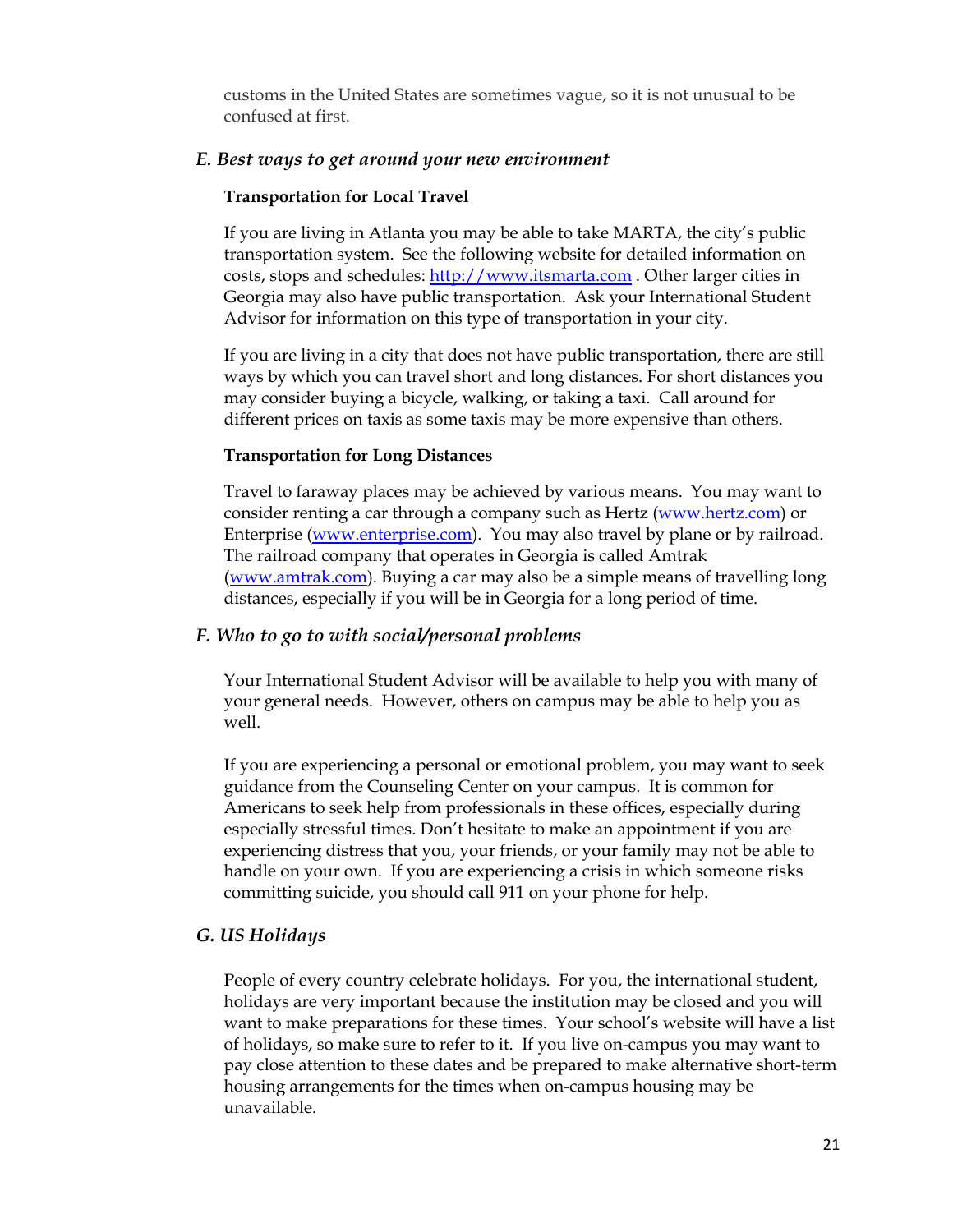## XI. **Practical Tips on Life in the US**

## *A. Phone, Cell Phone & Utilities*

Once you arrive in the United States there are certain services that you will need to set up for yourself. These include utilities and phone service.

If you live on campus, most likely your utilities such as water and electricity will be included in the price you pay for on-campus housing. If you live off campus, you will need to call the power company to have electricity connected and the city to set up an account for city water unless you have water from a well.

Regardless of your living situation you will need to set up a phone account if you plan to make many personal calls. You may purchase cell phones with a "pay as you go" package. However, minutes on these phones will expire. Generally, those staying for a short time find it most convenient to purchase these phones. You may also purchase a cell phone with a contract. These contracts generally last from one to two years. If you have land line access, you may also set up a landline. A connection fee is usually charged up front for this service. Many international students find it cost effective to use software applications which allow users to make voice calls over the Internet to stay connected with family and friends.

### *B. Internet*

Internet access can be attained by various means. Most campuses in Georgia are equipped with wireless Internet access throughout the campus. Residence halls (dormitories) may require that you connect via Ethernet. If you live off-campus in a private apartment you may obtain Internet access through your cable television or land-line telephone service provider. All libraries should have Internet access.

## *C. ID/Email*

All USG institutions provide each student with an institution ID and an institutional email account. This email account is the official means of communication at your college or university, and it is important to check your email account regularly. The technology center on your campus can provide information about establishing your email account and help troubleshoot technical problems you may encounter.

## *D. Money and Banking*

### **Opening a Bank Account**

We recommend that you open a bank account while in Georgia. A bank will be able to help you set up a checking account or a savings account. If you decide to open a checking account, keep your checkbook balanced and set up a budget so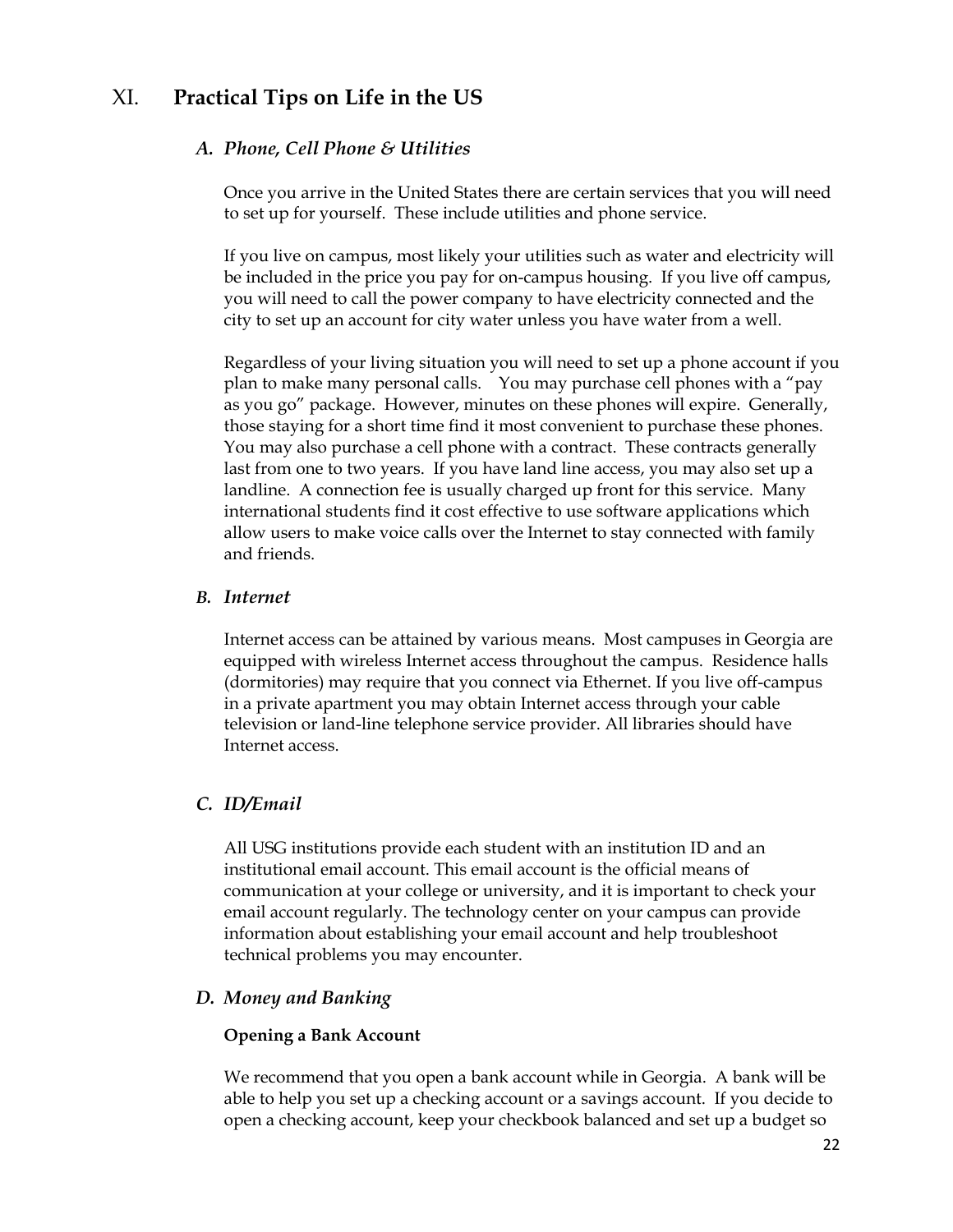you know your spending limits. Some frequently asked questions about bank accounts are:

### **What kind of identification do I need to open a bank account?**

You will need your passport, your school ID, and your social security number.

### **What if I do not have a social security number?**

Some banks will allow you to open an account without a social security number but may require further documentation. Please consult the bank you are considering opening an account for further details.

### **How long will it take to open an account?**

It depends on the bank. Some accounts can be opened over the telephone or internet. For others you will need to visit and it might take 20-60 minutes.

### **Is there a fee?**

Again, it depends on the bank. Some banks do not have a fee for student accounts.

## **How do I obtain checks?**

Some banks supply you with free checks while others charge a fee for checks.

## **What kind of bank account should I open?**

Student checking accounts are the best choice for most students. Student savings accounts are available, too.

## **Which bank is best for me?**

This also depends.

Certain banks are only found in specific cities, regions, or states. These are referred to as "local," "regional" or "state" banks. If you don't plan on travelling outside of your city or region, this may be the best option for you. You must generally pay a fee if you use an ATM at a bank other than your own.

Other banks are found in most states and large cities in the United States. Examples of banks which are found throughout the United States are: **Bank of America; Wells Fargo; and Chase**. Banks like these may be a good option if you plan on travelling throughout the United States while studying in Georgia for easier access to your own bank's ATM and to avoid ATM fees.

## *Checking accounts*

**People open checking accounts in order to pay for their expenses by check. It is convenient and safe.** People usually write checks to pay expenses such as credit card charges or to pay for goods and services. Banks offer different kinds of checking accounts. Many of these banks have special "College" checking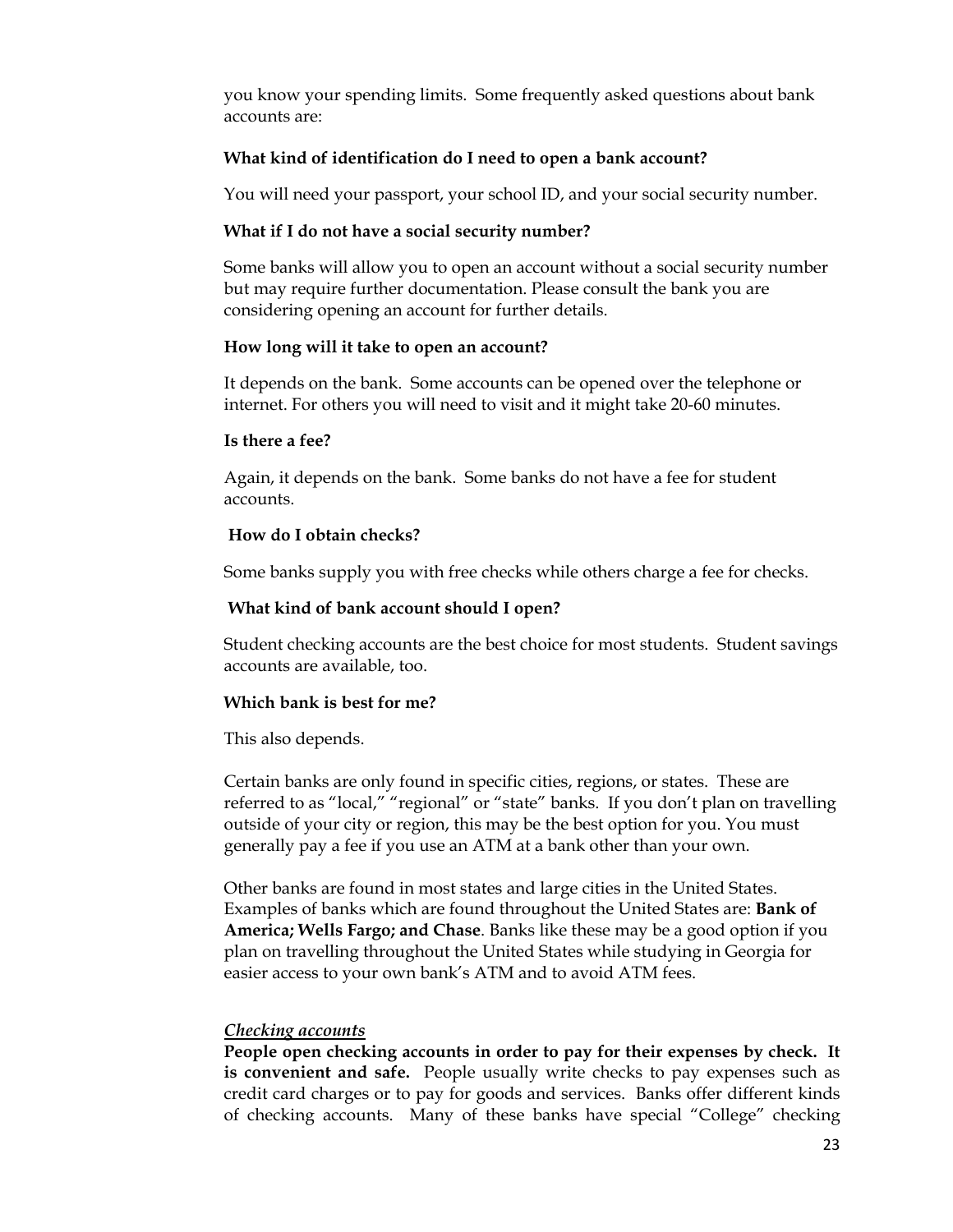accounts that have no monthly service charges, regardless of your balance. These accounts usually have ATM cards, which allow you to withdraw money from your account at automated teller machines at various locations. The kind of account the customer chooses depends upon the number of checks the person writes each month and the minimum amount of money he/she keeps in the account. Paying by check provides a record of payments made for goods and services. **When opening a checking account, use your name as it appears in your passport to avoid any confusion.**

#### *Savings accounts*

Money that you want to save can be kept in a savings account where it will earn a modest interest. Money in a savings account is usually only withdrawn in case of emergencies. Many banks require a minimum balance. If the amount of money you have in your account drops below the minimum, then the bank will charge you a fine or penalty. If a customer has a savings account and a checking account at the same bank, then the customer can usually transfer money from her savings account to their checking account. When opening a savings account, use your name as it appears in your passport to avoid any confusion.

#### *Account balancing / Record keeping*

The bank provides a monthly statement or record of checks written and paid on your account via mail or online. It is important to be sure that your record of the amount remaining in the account is the same as the bank's record. The statement also reflects all banking activity, including interest earned and amounts subtracted from the account by the bank for service charges or for the printing of personalized checks. If you use an automatic teller to withdraw or deposit cash, these transactions will also appear on the monthly statement. Be sure to enter banking transactions in your checkbook's check register when they are made so that you will have an accurate record of your account balances. This is very important when using an automatic teller, because it is easy to forget a transaction and/or lose the receipts. Customers are penalized through service fines for checks, which are written for an amount greater than the amount of money they have in their account. Checks such as these are called "bounced checks" and writing many of these is considered a criminal offense.

#### *Automatic Teller Machine (ATM)*

The Automatic Teller is a computerized device through which bank customers can make deposits or withdrawals at any time of the day or night, any day of the week. To operate an ATM, the customer needs a plastic instant access card and a personal identification number (PIN#). If you make a check deposit through an automatic teller make sure you write "for deposit only" when you endorse the back of your check. There are fees for using the ATM machines of banks other than your own. **CAUTION: Using ATM machines alone at night can be dangerous. Avoid making ATM transactions at night if possible. If you must get money at night, go to an ATM located inside a building with people and security, such as a shopping malls or grocery stores.**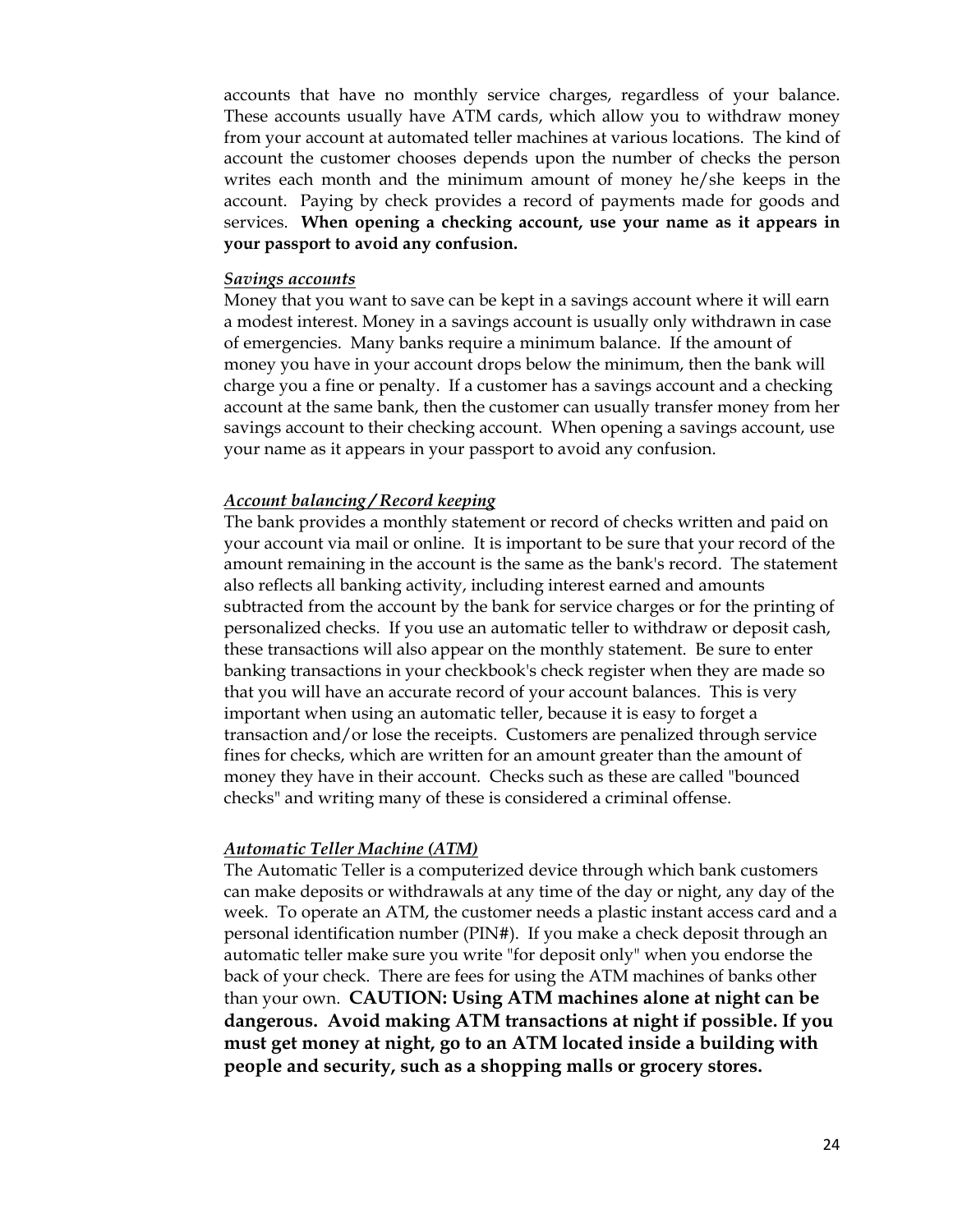## *Credit Cards*

Credit Cards can be obtained from banks, charge-card companies, and financial organizations. Some will charge an annual fee, some will charge interest, and some may charge both. If you pay the entire balance at the end of each billing period, then you will most likely not be charged interest. If you are going to make a partial payment and carry the balance owed to future billing periods, then you want a card with a low interest rate.

## *How to write a check*

Here are the steps to follow when writing a check.

1. Start by writing the date on which you are "issuing" or writing the check.

2. Write the name of the person or business to whom you are making the payment on the line that starts with "Pay to the order of" or "Payable to".

3. Write the amount of the payment in Arabic numerals (1, 2, 3...). Put the first numeral directly after the dollar sign, not leaving any space for another person to alter the amount of the check by writing in an additional numeral.

- 4. On the next line, starting on the far left, line spell out the number of dollars included in the payment, and write the number of cents in the form of a fraction. Then, draw a straight line to fill up the remaining space ending at the word "dollars." (For example, \$175.50 would be written out like this: One Hundred and Seventy Five and 50/100---------------).
- 5. Sign your name as it is printed on the check, at the lower right.

6. Note the purpose of the payment on the lower left column of each check and also in the check register in your checkbook. If you make a deposit to your account, be sure to also indicate this in your check register.

To cash or write checks off campus, you will probably need a form of identification besides your student ID, such as a *Georgia State Identification Card*  or Passport.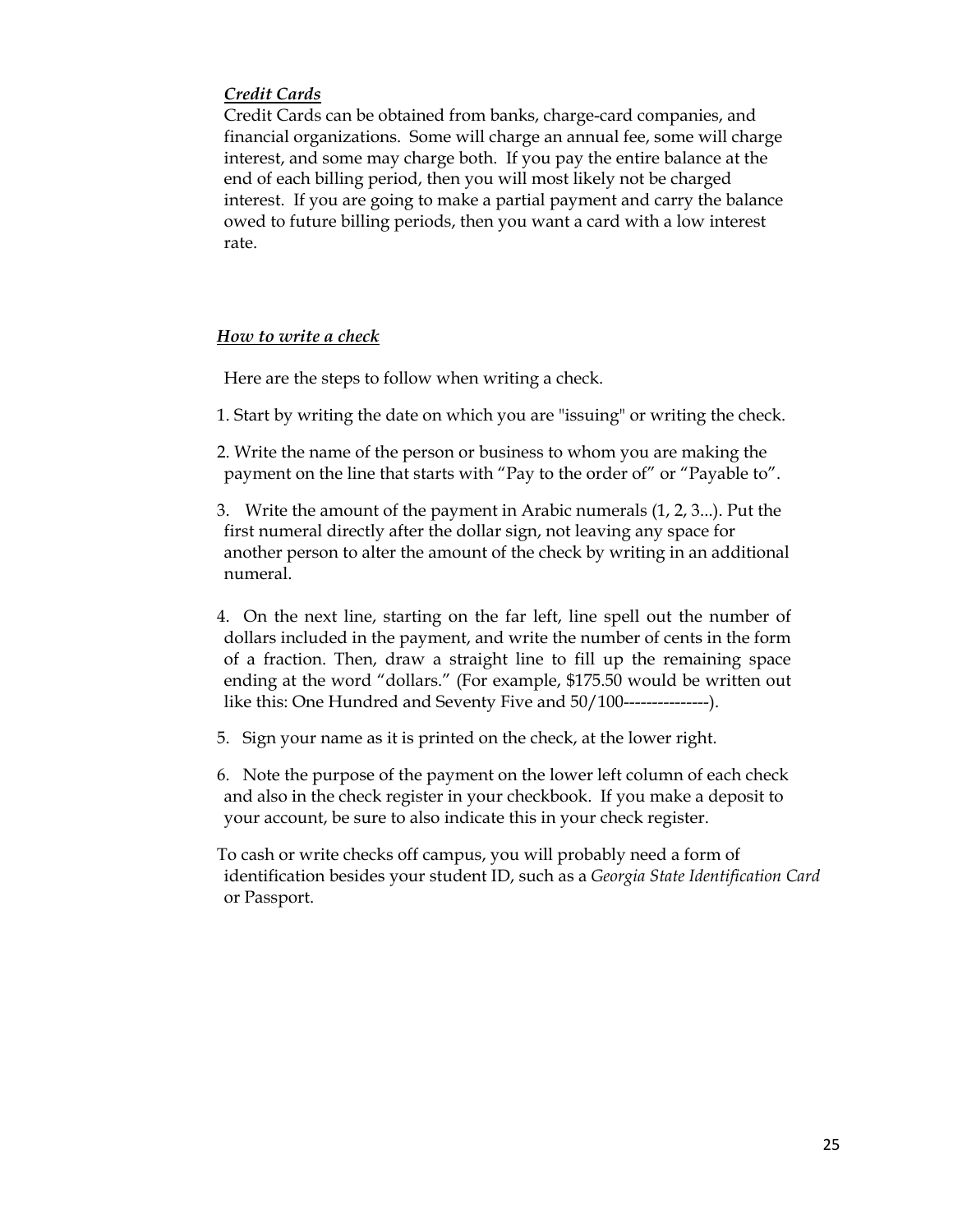## *Budgeting Your Money*

Arranging one's finances is difficult enough. Add in the complication of an unfamiliar currency, and your money could disappear much too quickly. Be cautious about spending money until you are accustomed to the value of the dollar and thoroughly understand how much your essential living expenses will cost. Keep a record of all the money you spend. We recommend planning a budget. The list below may help in estimating possible expenses:

| Tuition           | Fees             | Rent (Summer) |
|-------------------|------------------|---------------|
| Meals             | Health insurance | <b>Books</b>  |
| Transportation    | Communications   | Supplies      |
| Personal Expenses | Recreation       | Clothes       |
| Taxes             | <b>Stamps</b>    | Travel        |

Estimates that are given on the I-20 or DS-20 are usually accurate. When budgeting, students should not expect any increase in the amount of financial aid awarded. **It generally is not possible to arrange for more financial aid once you arrive at your institution.** 

## *Spending Money*

The amount of money you spend will vary significantly based on your school's location, your personal spending habits, and travel and entertainment expenses. Students can expect to spend from \$100-\$150 per month for personal and incidental expenses. Books and supplies are estimated at \$350-\$450 per semester. This amount depends upon the type and number of courses in which you enroll. Summer expenses will range from \$800-\$1,000 upward per month, depending on whether the student chooses to live on or off campus. Students should bring an extra \$2,500 to \$3,500 with them for summer living expenses because on-campus or off-campus employment cannot be guaranteed during the summer.